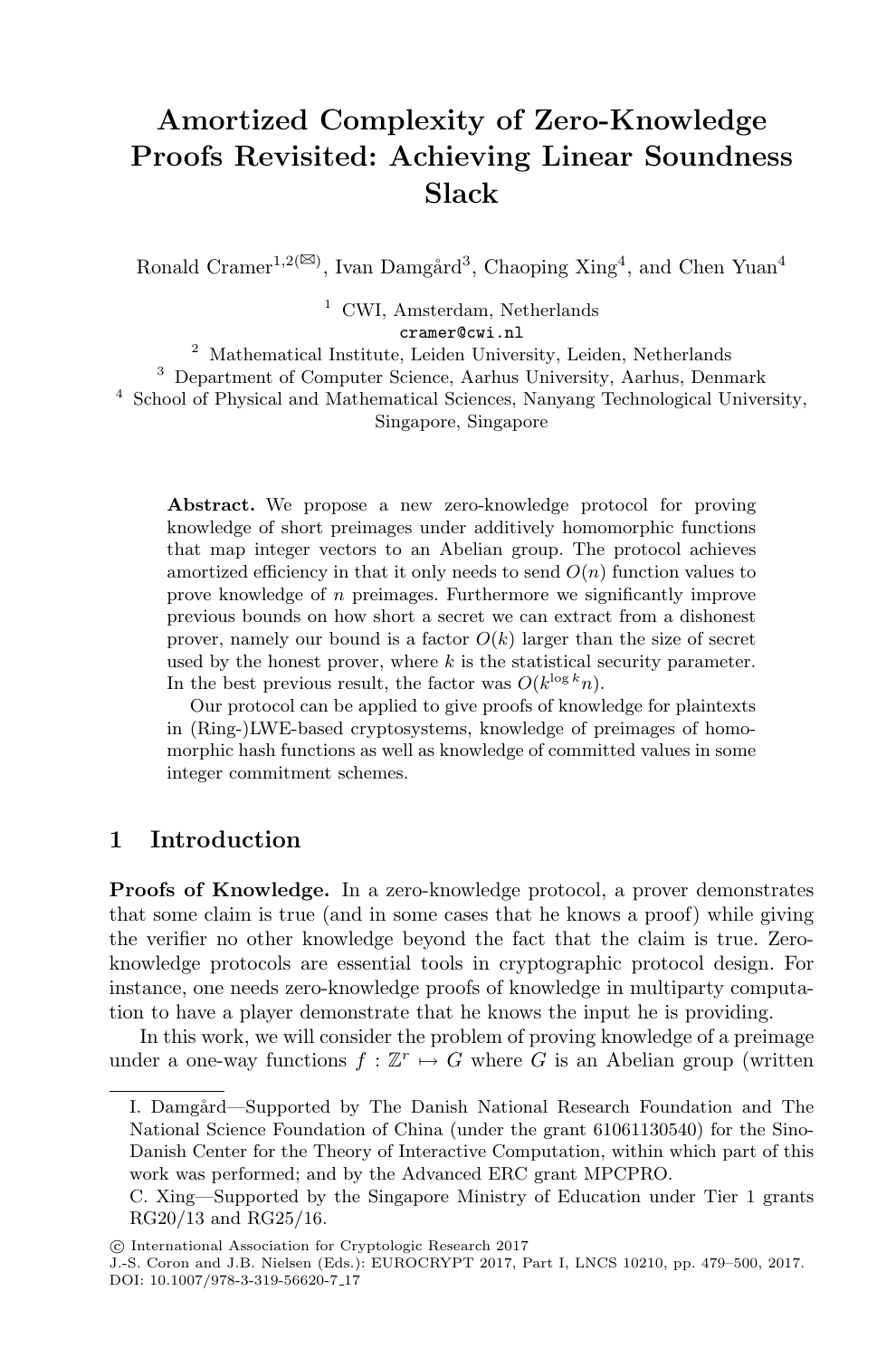additively in the following), and where furthermore the function is additively homormorphic, i.e.,  $f(\mathbf{a})+f(\mathbf{b})=f(\mathbf{a}+\mathbf{b})$ . We will call such functions  $ivOWF$ 's (for homomorphic One-Way Functions over Integer Vectors). This problem was considered in several earlier works, in particular recently in [\[BDLN16\]](#page-20-0), from where we have borrowed most of the notation and basic definitions we use in the following.

ivOWF turns out to be a very general notion. Examples of ivOWFs include:

- The encryption function of several (Ring-)LWE-based cryptosystems (such as the one introduced in [\[BGV12](#page-20-1)] and used in the so-called SPDZ protocol  $[DPSZ12]$  $[DPSZ12]$ .
- The encryption function of any semi-homomorphic cryptosystem as defined in [\[BDOZ11\]](#page-20-2).
- The commitment function in commitment schemes for committing to integer values (see, e.g., [\[DF02\]](#page-21-1)).
- Hash functions based on lattice problems such as [\[GGH96](#page-21-2),[LMPR08](#page-21-3)], where it is hard to find a short preimage.

We will look at the scenario where a prover  $P$  and a verifier  $V$  are given  $y \in G$  and P holds a short preimage x of y, i.e., such that  $||x|| \leq \beta$  for some β. P wants to prove in zero-knowledge that he knows such an *x*. When f is an encryption function and  $y$  is a ciphertext, this can be used to demonstrate that the ciphertext decrypts and  $P$  knows the plaintext. When  $f$  is a commitment function this can be used to show that one has committed to a number in a certain interval.

A well-known, simple but inefficient solution is the following protocol  $\pi$ :

- (1) P chooses r at random such that  $||r|| \leq \tau \cdot \beta$  for some sufficiently large  $\tau$ , the choice of which we return to below.
- (2) P then sends  $a = f(r)$  to V.
- (3)  $V$  sends a random challenge bit b.
- (4) P responds with  $z = r + b \cdot x$ .
- (5) V checks that  $f(z) = a + b \cdot y$  and that  $||z|| \leq \tau \cdot \beta$ .

If  $\tau$  is sufficiently large, the distribution of  $z$  will be statistically independent of *x*, and the protocol will be honest verifier statistical zero-knowledge[1](#page-1-0). On the other hand, we can extract a preimage of  $y$  from a cheating prover who can produce correct answers  $z_0$ ,  $z_1$  to  $b = 0$ ,  $b = 1$ , namely  $f(z_1 - z_0) = y$ . Clearly, we have  $||z_1 - z_0|| \leq 2 \cdot \tau \cdot \beta$ . We will refer to the factor  $2\tau$  as the *soundness slack* of the protocol, because it measures the discrepancy between the interval used by the honest prover and what we can force a dishonest prover to do. The value of the soundness slack is important: if  $f$  is, e.g., an encryption function, then a large soundness slack will force us to use larger parameters for the underlying

<span id="page-1-0"></span>We will only be interested in honest verifier zero-knowledge here. In applications one would get security for malicious verifiers by generating the challenge in a trusted way, e.g., using a maliciously secure coin-flip protocol.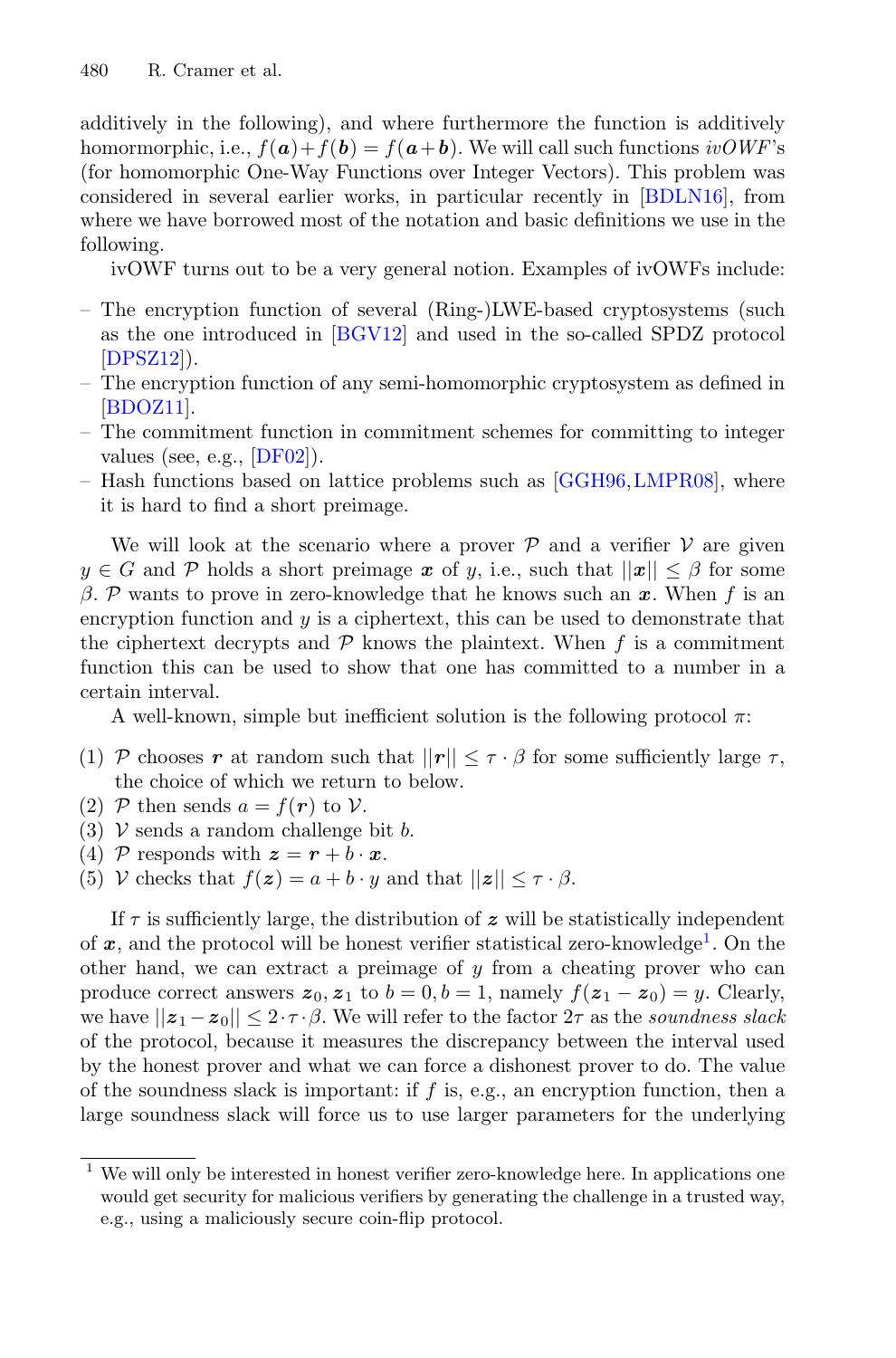cryptosystem to ensure that the ciphertext decrypts even if the input is in the larger interval, and this will cost us in efficiency.

The naive protocol above requires an exponentially large slack to get zeroknowledge, but using Lyubachevsky's rejection sampling technique, the soundness slack can made polynomial or even constant (at least in the random oracle model, at the cost that even the honest prover may sometimes fail to execute the protocol).

The obvious problem with the naive solution is that one needs to repeat the protocol  $k$  times where  $k$  is the statistical security parameter, to get soundness error probability  $2^{-k}$ . This means that one needs to generate  $\Omega(k)$  auxiliary f-values. We will refer to this as the *overhead* of the protocol and use it as a measure of efficiency.

One wants, of course as small overhead and soundness slack as possible, but as long as we only want to give a proof for a single f-value, we do not know how to reduce the overhead dramatically in general. But if instead we want to give a proof for k or more f-values, then we know how to reduce the *amortised* over-head: Cramer and Damgård ([\[CD09](#page-20-3)], see also full version in  $\lfloor$ CDK14]) show how to get amortised overhead  $O(1)$ , but unfortunately the soundness slack is  $2^{\Omega(k)}$ , even if rejection sampling is used<sup>[2](#page-2-0)</sup>. In  $[DKL+13]$  two protocols were suggested, where one is only covertly secure. The other one can achieve polynomial soundness slack with overhead  $\Omega(k)$  and works only in the random oracle model<sup>[3](#page-2-1)</sup>. This was improved in [\[BDLN16\]](#page-20-0): a protocol was obtained (without random oracles) that has  $O(1)$  overhead and quasi polynomial soundness slack (proportional to  $n \cdot (2k+1)^{\log(k)/2}$ .

### **1.1 Contributions & Techniques**

In this paper, we improve significantly the result from [\[BDLN16\]](#page-20-0) and [\[DKL+13\]](#page-21-4): we obtain  $O(1)$  overhead and soundness slack  $O(k)$ . All results hold in the standard model (no random oracles are needed). As with any other protocol with amortised efficiency, one needs to amortise over at least some number of instances before the amortisation "kicks in", i.e.,  $n$  needs to be large enough in order to achieve the amortized efficiency. Our most basic construction needs  $n$  to be  $\Theta(k^2)$ , and we later improve this to  $\Theta(k^{3/2})$ , still with the same overhead and soundness slack.

<span id="page-2-0"></span><sup>2</sup> In [\[CD09](#page-20-3)], the main result was first shown for functions dealing with *finite* rings and groups, and then generalised to the integers. The result is optimal for the finite case, while the integer case leaves room for improvement.

<span id="page-2-1"></span><sup>&</sup>lt;sup>3</sup> The protocol in  $[DKL+13]$  $[DKL+13]$  is actually stated as a proof of plaintext knowledge for random ciphertexts, but generalizes to a protocol for ivOWFs. It actually offers a tradeoff between soundness slack s and overhead in the sense that the overhead is  $M \cdot \log(k)$ , where M has to be chosen such that the error probability  $(1/s)^M$  is negligible. Thus to get exponentially small error probability in  $k$  as we do here, one can choose s to be  $\text{poly}(k)$  and hence M will be  $\Omega(k/\log k)$ .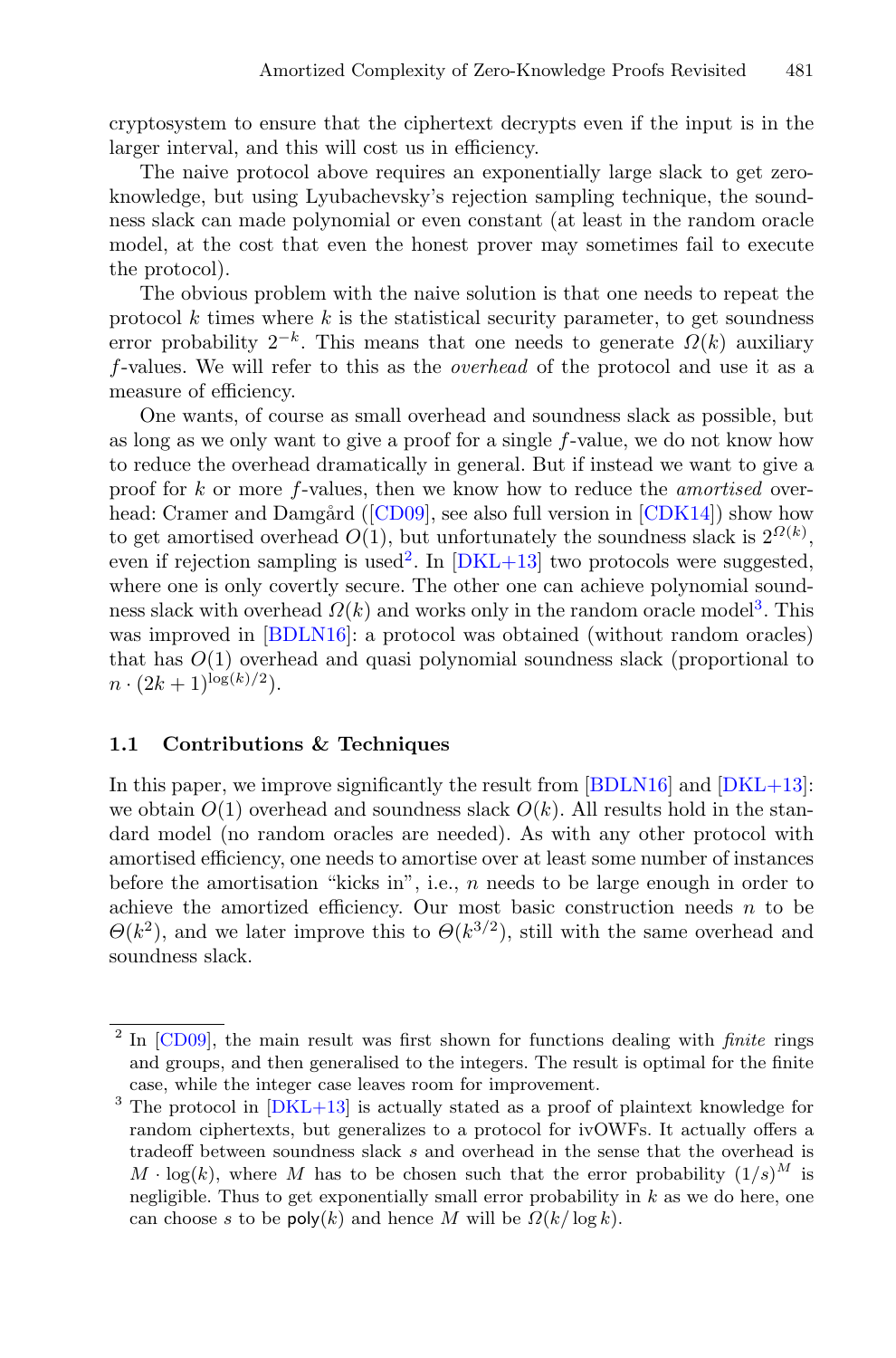Our protocol uses a high-level strategy similar to [\[BDLN16\]](#page-20-0):

- (1) Do a cut-and-choose style protocol for the inputs  $y_1, \ldots, y_n$ . This is a relatively simple but imperfect proof of knowledge: It only guarantees that the prover knows almost all preimages.
- (2) Let the verifier assign each  $y_i$  to one of several *buckets*.
- (3) For each bucket, add all elements that landed in the bucket and do an imperfect proof of knowledge as in the first step, but now with all the bucket sums as input.

The reason why one might hope this would work is as follows: as mentioned, the first step will ensure that we can extract *almost* all of the required n preimages, in fact we can extract all but k preimages (we assume throughout that  $n \gg k$ ). In the second step, since we only have k elements left that were "bad" in the sense that we could not yet extract a preimage, then if we have many more than k buckets and distribute them in buckets according to a carefully designed strategy, we may hope that with overwhelming probability, all the bad elements will be alone in one of those buckets for which we can extract a preimage of the bucket sum. This seems plausible because we can extract almost all such preimages. If indeed this happens, we can extract all remaining preimages by linearity of f: each bad element can be written as a sum of elements for which the extractor already knows a preimage.

Furthermore, the overall cost of doing the protocol would be  $O(n)$ , and the soundness slack will be limited by the maximal number of items in a bucket. In fact, if each bucket contains  $O(k)$  elements, then the soundness slack is  $O(k)$  as well. Our main technical contribution is a construction of a strategy for assignment to buckets with properties as we just outlined. We explain more about the intuition below.

In comparison, the protocol from [\[BDLN16\]](#page-20-0) also plays a "balls and buckets" game. The difference is that they use only  $O(k)$  buckets, but repeat the game  $\Omega(\log k)$  times. This means that their extraction takes place in  $\Omega(\log k)$  stages, which leads to the larger soundness slack. Also, they use a randomised strategy for assignment to buckets. While this makes the protocol and analysis somewhat more complicated, the randomization seems critical to make the proof go through: it makes essential use of the fact that the adversary does not know how elements are distributed in buckets until after the "bad" elements from Step 1 have been fixed. It is therefore somewhat surprising that the problem can be solved with a deterministic strategy, as we do here.

We also show a probabilistic strategy which is inferior to our deterministic one in that it requires  $k^3$  input instances to work. On the other hand, it differs from the deterministic strategy by being more flexible: if the number of instances is less than  $k^3$ , then the protocol will not remove all bad elements, but it will reduce the number of bad elements significantly. We can therefore combine the deterministic and probabilistic methods to get a protocol that works already for  $k^{3/2}$  input instances, still with the same overhead and soundness slack.

Our protocol is honest verifier zero-knowledge and is sound in the sense of a standard proof of knowledge, i.e., we extract the prover's witness by rewinding.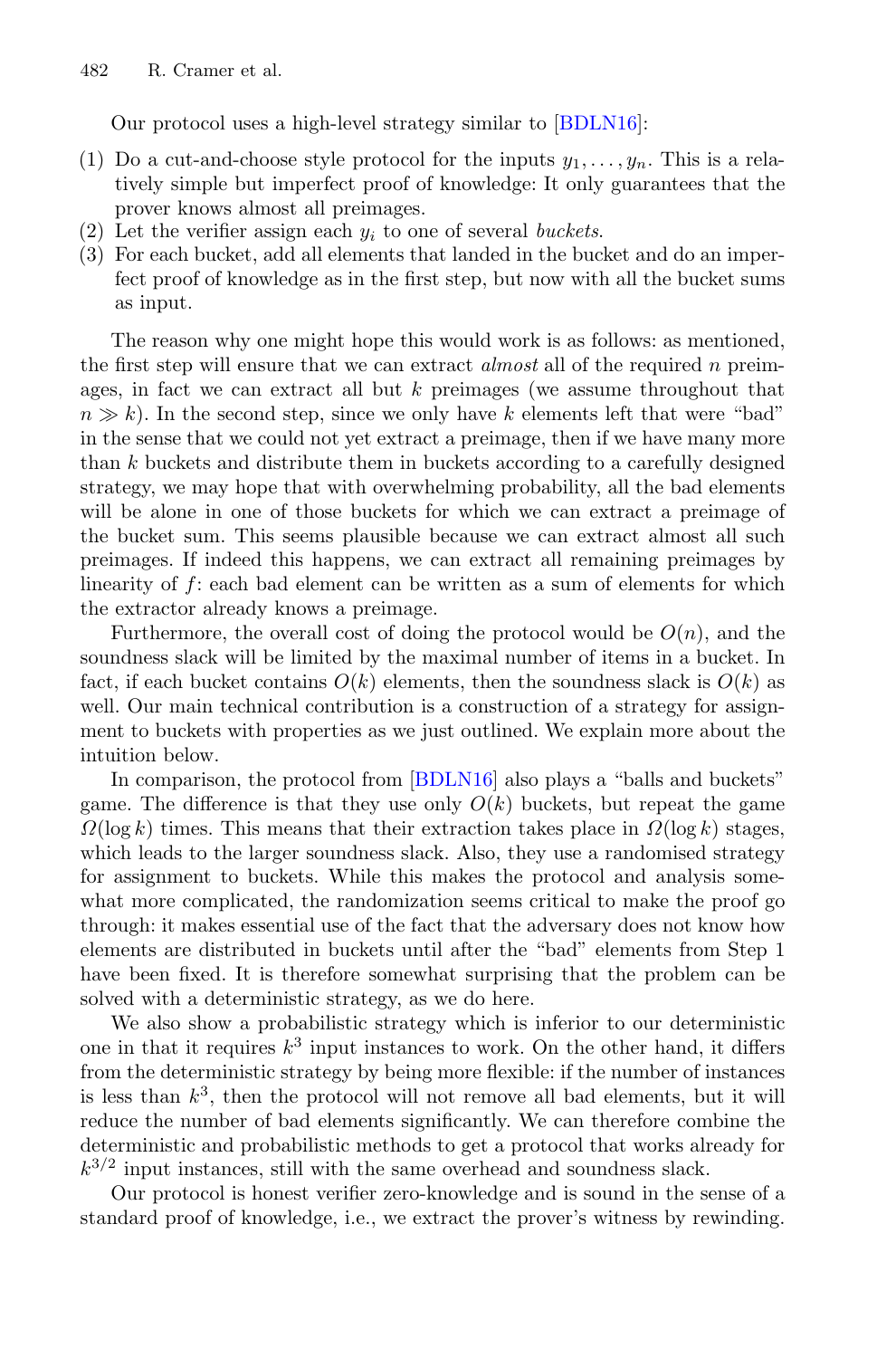Nevertheless, the protocol can be readily used as a tool in a bigger protocol that is intended to be UC secure against malicious adversaries. Such a construction is already known from [\[DPSZ12\]](#page-21-0).

We now explain how we arrive at our construction of the strategy for assigning elements to buckets: We define the buckets via a bipartite graph. Consider a finite, undirected, bipartite graph  $G = (L, R, E)$  without multi-edges, where L denotes the set of vertices "on the left,"  $R$  those "on the right" and  $E$  the set of edges. Write  $n = |L|$  and  $m = |R|$ . Each vertex  $w \in R$  on the right gives a "bucket of vertices"  $N({w}) \subset L$  on the left, where  $N({w})$  denotes the neighborhood of w.

We say that the bipartite graph G has the  $(f_1, f_2)$ -strong unique neighbour *property* if the following holds. For each set  $N_1 \subset L$  with  $|N_1| = f_1$ , for each set  $N_2 \subset R$  with  $|N_2| = f_2$ , and for each  $i \in N_1$ , there is  $w \in R \setminus N_2$  such that  $N_1 \cap N({w}) = {i}$ . Note that this property is anti-monotonous in the sense that if it holds for parameters  $(f_1, f_2)$  it also holds for parameters  $(f'_1, f'_2)$  with  $f_1' \leq f_1$  and  $f_2' \leq f_2$ .

With  $f_1$  corresponding to the failures in step 1 and  $f_2$  corresponding to those in step 3, it should be clear that this property on (an infinite family of bipartite graphs) G, together with the conditions that  $n = \text{poly}(k)$ ,  $m = O(n)$ ,  $f_1 = O(k)$ ,  $f_2 = O(k)$  and the condition that the right-degrees in G are all in  $O(k)$ , is sufficient to pull off our claimed result. Of course, in addition, this requires *efficient* construction of G. We propose two approaches satisfying each of these requirements. The first one, based on a construction from universal hash functions, achieves  $n = O(k^2)$ . A second approach, based on certain excellent (nonconstant-degree) expander graphs achieves  $n = O(k^3)$ , but also achieves a weaker (but still useful) "neighbour property" even if  $n$  is much smaller than  $k^3$ .

## **Notation**

Throughout this work we will format vectors such as *b* in lower-case bold face letters, whereas matrices such as *B* will be in upper case. We refer to the ith position of vector *b* as  $b[i]$ , let  $[r] := \{1, \ldots, r\}$  and define for  $b \in \mathbb{Z}^r$  that  $||\boldsymbol{b}|| = \max_{i \in [r]} {|\boldsymbol{b}[i]|}$ . To sample a variable g uniformly at random from a set G we use  $g \stackrel{\$}{\leftarrow} G$ . Throughout this work we will let  $\lambda$  be a computational and k be a statistical security parameter. Moreover, we use the standard definition for polynomial and negligible functions and denote those as  $\mathsf{poly}(\cdot)$ , negl( $\cdot$ ).

# **2 Homomorphic OWFs and Zero-Knowledge Proofs**

We first define a primitive called *homomorphic one-way functions over integer vectors*. It is an extension of the standard definition of a OWF found in [\[KL14\]](#page-21-5).

Let  $\lambda \in \mathbb{N}$  be the security parameter, we consider a probabilistic polynomial time algorithm Gen which on input  $1^{\lambda}$  outputs: an Abelian group G, natural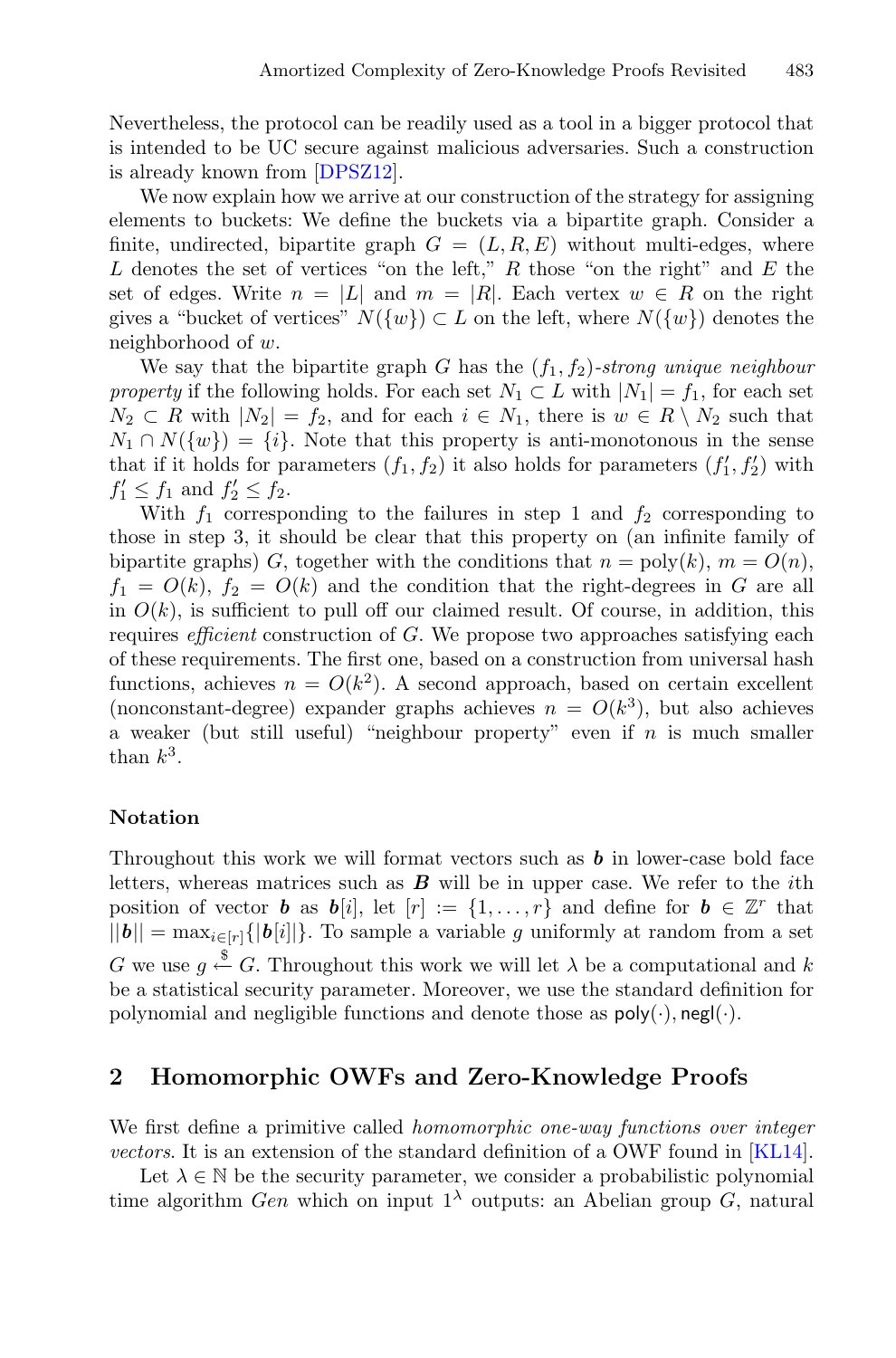numbers  $\beta$ , r, and a function  $f : \mathbb{Z}^r \to G$ . Let A be any algorithm. Consider the following game:

Invert  $_{A,Gen}(\lambda)$ :

- (1) Run  $Gen(1^{\lambda})$  to get  $G, \beta, r$  and f.
- (2) Choose  $\mathbf{x} \in \mathbb{Z}^r$ ,  $||\mathbf{x}|| \leq \beta$  and compute  $y = f(\mathbf{x})$ .
- (3) On input  $(1^{\lambda}, y, G, \beta, r, f)$  the algorithm A computes an  $x'$ .
- (4) Output 1 iff  $f(\mathbf{x}') = y, ||\mathbf{x}'|| \leq \beta$ , and 0 otherwise.

**Definition 1 (Homomorphic OWF over Integer Vectors (ivOWF)).** *The algorithm* Gen producing functions of form  $f : \mathbb{Z}^r \to G$  is called a homo*morphic one-way function generator over the integers if the following conditions hold:*

- *(1) There exists a polynomial-time algorithm*  $eval_f$  *such that*  $eval_f(\mathbf{x}) = f(\mathbf{x})$ *for all*  $x \in \mathbb{Z}^r$ .
- *(2)* For all  $x, x' \in \mathbb{Z}^r$  *it holds that*  $f(x) + f(x') = f(x + x')$ .
- *(3) For every probabilistic polynomial-time algorithm* A *there exists a negligible function*  $\text{negl}(\lambda)$  *such that*

$$
\Pr[\mathsf{Invert}_{\mathcal{A},Gen}(\lambda) = 1] \le \mathsf{negl}(\lambda)
$$

In the following, we will abuse terminology slightly by referring to a fixed function  $f : \mathbb{Z}^r \to G$  as an ivOWF. As mentioned in the introduction, this abstraction captures, among other primitives, lattice-based encryption schemes such as [\[BGV12,](#page-20-1)[GSW13](#page-21-6),[BV14](#page-20-5)] where the one-way property is implied by IND-CPA and  $\beta$  is as large as the plaintext space. Moreover it also captures hash functions such as [\[GGH96,](#page-21-2)[LMPR08\]](#page-21-3), where it is hard to find a preimage for all *sufficiently short* vectors that have norm smaller than  $\beta$ .

### **2.1 Proving Knowledge of Preimage**

We consider two parties, the prover  $P$  and the verifier  $V$ .  $P$  holds values  $x_1, \ldots, x_n \in \mathbb{Z}^r$ , both parties have values  $y_1, \ldots, y_n \in G$  and P wants to prove to V that  $y_i = f(x_i)$  and that  $x_i$  is *short*, while giving away no extra knowledge on the  $x_i$ . More formally, the relation that we want to give a zero-knowledge proof of knowledge for is

$$
R_{\text{KSP}} = \left\{ (G, \beta, v, w) \middle| v = (y_1, \dots, y_n) \land w = (\boldsymbol{x}_1, \dots, \boldsymbol{x}_n) \land \right\}
$$

$$
[y_i = f(\boldsymbol{x}_i) \land ||\boldsymbol{x}_i|| \leq \beta]_{i \in [n]}
$$

However, like all other protocols for this type of relation, we will have to live with a *soundness slack*  $\tau$  as explained in the introduction. What this means more precisely is that there must exist a knowledge extractor with properties exactly as in the standard definition of knowledge soundness, but the extracted values only have to satisfy  $[y_i = f(\boldsymbol{x}_i) \wedge ||\boldsymbol{x}_i|| \leq \tau \cdot \beta]_{i \in [n]}$ .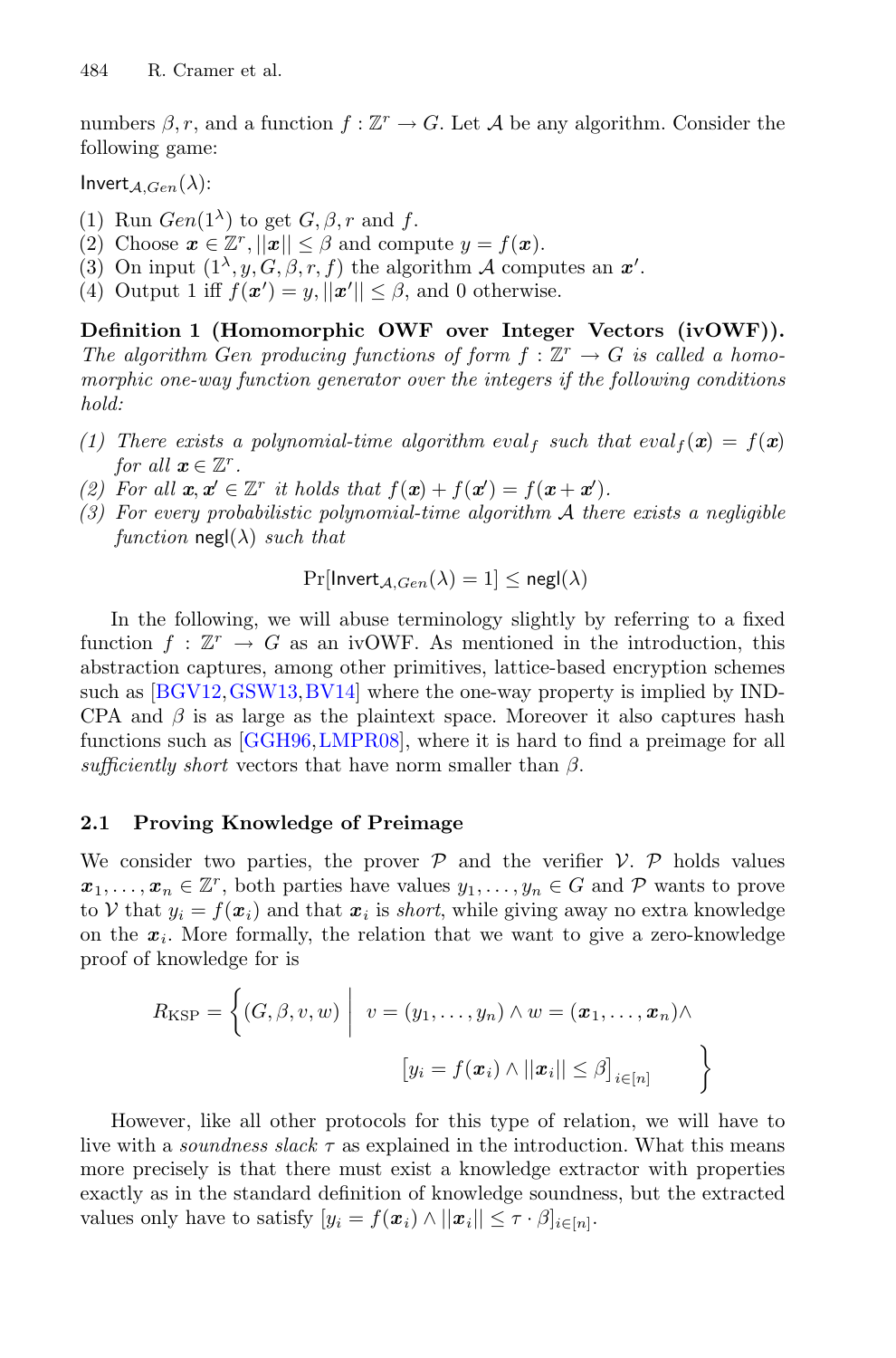# **3 Proofs of Preimage**

#### **3.1 Imperfect Proof of Knowledge**

The first tool we need for our protocol is a subprotocol which we borrow from [\[BDLN16\]](#page-20-0), a so-called *imperfect proof of knowledge*. This protocol is proof of knowledge for the above relation with a certain soundness slack, however, the knowledge extractor is only required to extract almost all preimages. We note that to show knowledge soundness later for our full protocol, Goldreich and Bellare [\[BG93\]](#page-20-6) have shown that it is sufficient to consider deterministic provers, therefore we only need to consider deterministic provers in the following.

The idea for the protocol is that the prover constructs  $T = 3n$  auxiliary values of form  $z_i = f(r_i)$  where  $r_i$  is random and short. The verifier asks the prover to open half the values (chosen at random) and aborts if the preimages received are not correct and short. One can show that this means the prover must know correct preimages of almost all the unopened values. The prover must now reveal, for each  $y_i$  in the input, a short preimage of the sum  $y_i + z_j$ for some unopened  $z_i$ . By the homomorphic property of f this clearly means we can extract from the prover also a short preimage of most of the  $y_i$ 's.

The reason one needs to have more than  $2n$  auxiliary values is that the protocol makes use of Lyubashevsky's rejection sampling technique [\[Lyu08](#page-21-7),[Lyu09\]](#page-21-8), where the prover is allowed to refuse to use some of the auxiliary values. This allows for a small soundness slack while still maintaining the zero-knowledge property. For technical reasons the use of rejection sampling means that the prover should not send the auxiliary values  $z_i$  in the clear at first but should commit to them, otherwise we cannot show zero-knowledge.

The following theorem is proved in [\[BDLN16\]](#page-20-0) (their Theorem 1):

<span id="page-6-0"></span>**Theorem 1.** *Let* f *be an ivOWF,* k *be a statistical security parameter, Assume we are given* Caux*, a perfectly binding/computationally hiding commitment scheme over*  $G, \tau = 100 \cdot r$  *and*  $T = 3 \cdot n, n \ge \max\{10, k\}$ *. Then there exists a* protocol  $\mathcal{P}_{\text{IMPERFECTPROOF}}$  *with the following properties:* 

- **Efficiency:** The protocol requires communication of at most  $T = 3n$  f-images *and preimages.*
- **Completeness:** If  $P$ ,  $V$  are honest and run on an instance of  $R_{KSP}$ , then the *protocol succeeds with probability at least*  $1 - \text{negl}(k)$ .
- **Soundness:** For every deterministic prover  $\hat{\mathcal{P}}$  that succeeds to run the protocol *with probability*  $p > 2^{-k+1}$  *one can extract at least*  $n - k$  *values*  $x'_i$  *such that*  $f(\mathbf{x}'_i) = y_i$  and  $||\mathbf{x}'_i|| \leq 2 \cdot \tau \cdot \beta$ , in expected time  $O(\text{poly}(s) \cdot k^2/p)$  where *s* is<br>the size of the input to the protocol *the size of the input to the protocol.*
- **Zero-Knowledge:** *The protocol is computational honest-verifier zeroknowledge.*

In the following we will use  $\mathcal{P}_{\text{IMPERFECTPROOF}}(v, w, T, \tau, \beta)$  to denote an invocation of the protocol from this theorem with inputs  $v = (y_1, \ldots, y_n), w =$  $(\boldsymbol{x}_1,\ldots,\boldsymbol{x}_n)$  and parameters  $\tau,\beta$ .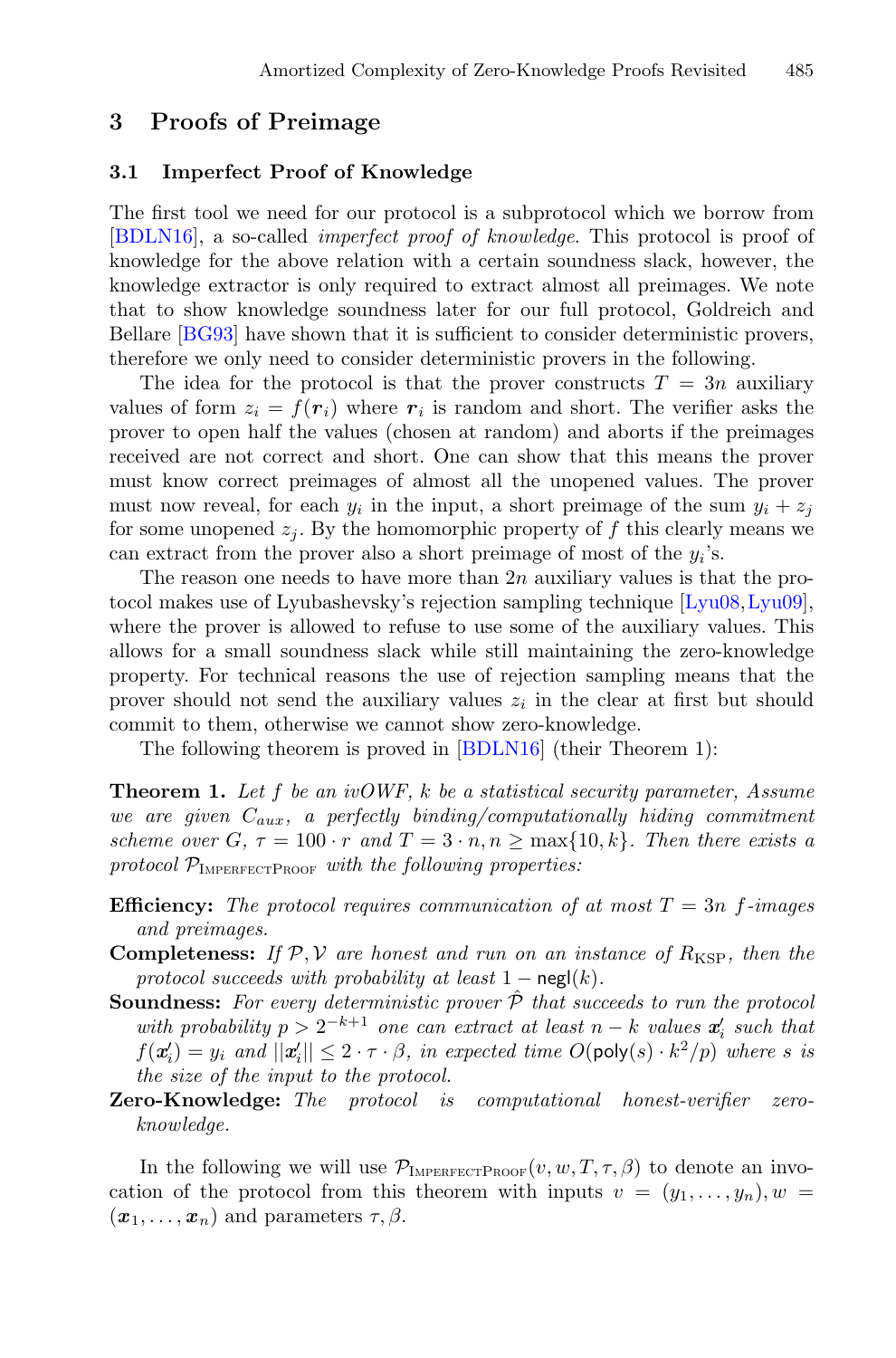## **3.2 The Full Proof of Knowledge**

The above imperfect protocol will be used as a building block. After executing it with the  $(x_i, y_i)$  as input, we may assume that a preimage of most of the  $y_i$ 's  $(in fact, all but k) can be extracted from the prover.$ 

The strategy for the last part of the protocol is as follows: each  $y_i$  is assigned to one of several *buckets*. Then, for each bucket, we add all elements that landed in the bucket and have the prover demonstrate that he knows a preimage of the sum. The observation (made in [\[BDLN16](#page-20-0)]) is that we can now extract a preimage of every bad elements that is alone in a bucket. The question, however, is how we distribute items in buckets to maximize our chance of extracting all the missing preimages, and how many buckets we should use. One solution to this was given in  $[BDLN16]$ , but it requires repeating the experiment  $\log k$  times before all bad elements have been handled with good probability.

Here we propose a new strategy that achieves much better results: we need just one repetition of the game and each bucket will contain only  $O(k)$  items which gives us the soundness slack of  $O(k)$ .

Before we can describe the protocol, we need to define a combinatorial object we use in the protocol, namely a good set system:

**Definition 2.** *A set system* S *with parameters* n, m *is a collection of* m *index sets*  $B_1, \ldots, B_m$ *, where each*  $B_j \subset [n]$ *, and*  $[n] = \{1, \ldots, n\}$ *. Both* n *and* m *depend on a security parameter* k*. The set system is* good *if the maximal size of a set*  $B_j$  *is*  $O(k)$ *, m is*  $O(n)$  *and if for every set*  $N_1 \subset [n]$  *of size* k*, every set*  $N_2 \subset [m]$  *of size* k and every  $i \in N_1$ , there exists  $j \in [m] - N_2$  such that  $B_i \cap N_1 = \{i\}.$ 

The idea in the definition is that the buckets are defined by the sets  ${B_i}$ . Then, if the set system is good, and if we can extract preimage sums over all bucket except  $k$ , then we will be in business.

#### Procedure  $p_{\text{COMPLETEPROOF}}$

Let f be an ivOWF. P inputs w to the procedure and V inputs v. We assume that good set system  $S = \{B_1, ..., B_m\}$  is given with parameters n, m.

 $\text{proof}(v, w, \beta)$ :

- (1) Let  $v = (y_1, ..., y_n), w = (\mathbf{x}_1, ..., \mathbf{x}_n)$ . Run  $\mathcal{P}_{\text{IMPERFECTPROOF}}(v, w, 3n, 100r, \beta)$ . If  $\mathcal V$  in  $\mathcal P_{\text{IMPERFECTPROOF}}$  aborts then abort, otherwise continue.
- (2) For  $j = 1, ..., m$ , both players compute  $\gamma_j = \sum_{i \in B_j} v_i$  and P also computes  $\delta_j = \sum_{i \in B_j} x_i$ . Let h be the maximal size of a bucket set  $B_j$ , and set  $\gamma = (\gamma_1, \ldots, \gamma_m), \delta = (\boldsymbol{\delta}_1, \ldots, \boldsymbol{\delta}_m).$
- <span id="page-7-0"></span>(3) Run  $\mathcal{P}_{\text{IMPERFECTPROOF}}(\gamma, \delta, 3m, 100r, h\beta)$ . If  $\mathcal V$  in  $\mathcal{P}_{\text{IMPERFECTPROOF}}$  aborts then abort, otherwise accept.

**Fig. 1.** A protocol to prove the relation  $R_{KSP}$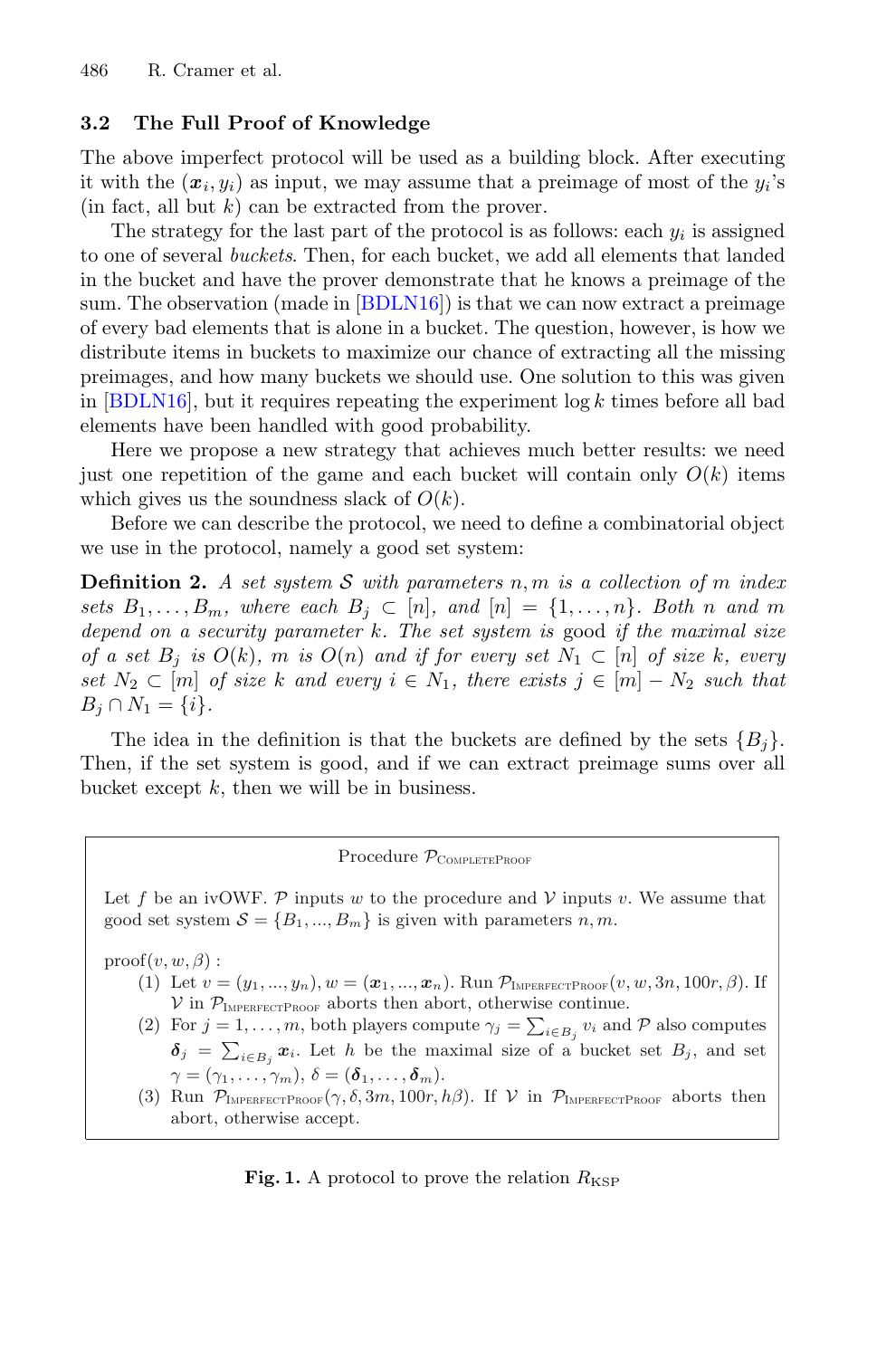**Theorem 2.** Let f be an ivOWF, k be a statistical security parameter, and  $\beta$  be *a given upper bound on the size of the honest prover's secrets. If*  $\mathcal{P}_{\text{COMPLETEPROOF}}$ *(Fig. [1\)](#page-7-0) is executed using a good set system* S*, then it is an interactive honestverifier zero-knowledge proof of the relation*  $R_{\text{KSP}}$  *with knowledge error*  $2^{-k+1}$ *. More specifically, it has the following properties:*

**Efficiency:** *The protocol has overhead* O(1)*.*

- **Correctness:** *If* P, V *are honest then the protocol succeeds with probability at*  $least\ 1-2^{-O(k)}$ .
- **Soundness:** For every deterministic prover  $\hat{\mathcal{P}}$  that succeeds to run the protocol *with probability*  $p > 2^{-k+1}$  *one can extract n values*  $x'_i$  *such that*  $f(x'_i) = y_i$ *and*  $||\mathbf{x}'_i|| \leq O(k \cdot r \cdot \beta)$  *except with negligible probability, in expected time*  $\mathsf{poly}(s, k)/p$ , where *s* is the size of the input to the protocol.
- **Zero-Knowledge:** *The protocol is computational honest-verifier zeroknowledge.*

*Proof.* Efficiency is immediate from Theorem [1](#page-6-0) and the fact that we use a good set system, so that m is  $O(n)$ . Note also that the verifier can specify the set system for the prover using  $O(m \cdot k \cdot \log n)$  bits. This will be dominated by the communication of m preimages if a preimage is larger than  $k \log n$  bits, which will be the case for any realistic setting.

Correctness is immediate from correctness of  $\mathcal{P}_{\text{IMPERFECTPROOF}}$ .

The extractor required for knowlege soundness will simply run the extractor for  $\mathcal{P}_{\text{IMPERFECTPROOF}}$  twice, corresponding to the 2 invocations of  $\mathcal{P}_{\text{IMPERFECTPROOF}}}$ . Let  $N_1$  be the set of k preimages we fail to extract in the first invocation, and let  $N_2$  be the set of bucket sums we fail to extract in the second invocation. The properties of a good set system distribution now guarantee that no matter what set  $N_2$  turns out to be, we can find, for each  $i \in N_1$ , a set  $B_i$  where we know a preimage of the sum over the bucket  $(j \in [m] - N_2)$ , and furthermore  $B_j \cap N_1 = \{i\}$ . Concretely, we know  $\delta_j$  such that  $f(\delta_j) = \sum_{l \in B_j} y_l$  and we know preimages of all summands except for  $y_i$ . By the homomorphic property of f we can solve for a preimages of  $y_i$ , and the size of the preimage found follows immediately from Theorem [1](#page-6-0) and the fact that buckets have size  $O(k)$ .

Honest-verifier zero-knowledge follows immediately from Theorem [1.](#page-6-0) We do the simulation by first invoking the simulator  $\mathcal{P}_{\text{IMPERFECTPROOF}}$  with the input parameters for the first step. We then sample according to  $D$ , compute the inout parameters for the second invocation and run the simulator for  $\mathcal{P}_{\text{IMPERFECTPROOF}}}$  again. again.  $\square$ 

To make this theorem be useful, we need of course that good set systems exist. This is taken care of in the following theorem which we prove in the next section.

<span id="page-8-0"></span>**Theorem 3.** *Good set systems exist with parameters*  $n = m \in O(k^2)$  *and can be constructed in time polynomial in* k*.*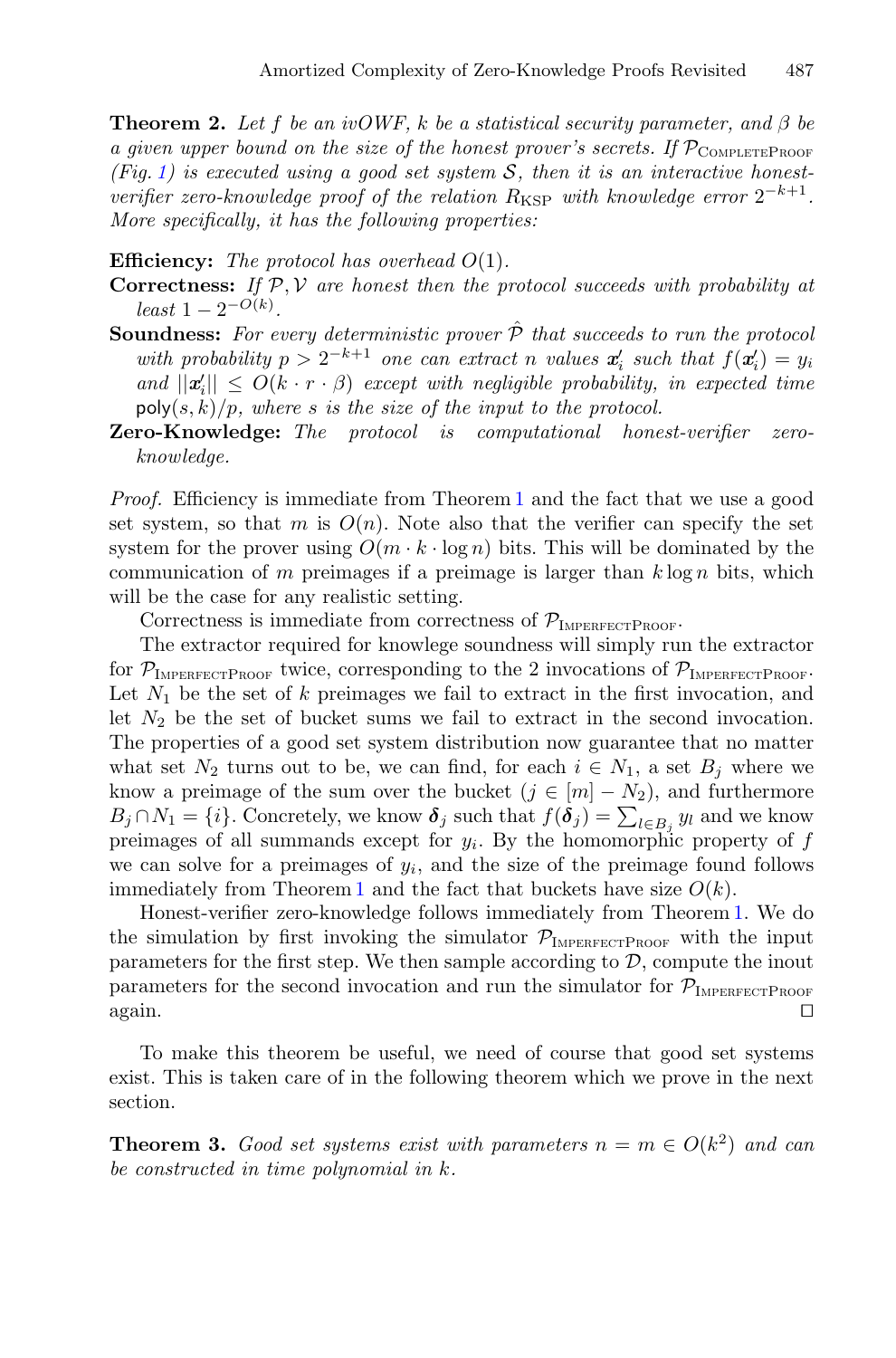This theorem implies that we need to have at least  $\Omega(k^2)$  instances to amortise over to get an efficient protocol. Of course, for the applicability of the protocol it is better if one could make do with less. We now sketch how to get the same overhead and soundness slack using only  $O(k^{3/2})$  inputs.

<span id="page-9-1"></span>This is based on a weaker, but more flexible notion of set system, namely an  $(k, d, s)$ -good set system:

**Definition 3.** *A set system* S *with parameters* n, m *is a collection of* m *index sets*  $B_1, \ldots, B_m$  *with each*  $B_i \subseteq [n]$ *. Both parameters* n, m *depend on a security parameter* k. We say a set system is  $(k, d, s)$ -good for  $N_1$  *if* m *is*  $O(n)$ *, the maximal size of a set*  $B_i$  *is d and if*  $N_1 \subseteq [n]$  *of size* k *satisfies the following: for every set*  $N_2 \subseteq [m]$  *of size* k, there exists a subset  $T \subseteq N_1$  *of size at least*  $k - s$ *such that for every*  $i \in T$ *, there exists*  $j \in [m] - N_2$  *satisfying*  $B_i \cap N_1 = \{i\}$ *.* 

As before, the idea is that the system can be used to design a protocol based on a balls-and-buckets game similar to the above, where the  $B_i$ 's define the buckets, and  $N_1, N_2$  correspond to the subset of instances we fail to extract via the weak zero-knowledge protocol. The final requirement now says that if the system is good for  $N_1$ , then we can extract witnesses for  $k - s$  of the remaining bad items in  $N_1$  using the witnesses we have for the bucket sums.

While it seem like bad news that we will not be able to kill all the bad items in  $N_1$ , the point is that this relaxed requirement enables us to construct such set systems with different parameters, in particular with much smaller  $n, m$ compared to k that we can get for a regular set system. In particular we have the following theorem which is proved in the next section.

<span id="page-9-0"></span>**Theorem 4.** For any constant  $0 < c < 1$ , there is a probabilistic polynomial *time algorithm for constructing set systems where*  $m = n = O(k^{1+2c})$ *, such that for any fixed*  $N_1 \subseteq [n]$  *of size* k, the resulting system is  $(k, k^c, 5k^{1-c})$ -good for N<sup>1</sup> *except with probability exponentially small in* k*.*

In our protocol, we set  $c = 0.25$ , so we get that we can construct a set system  $S_1 = \{A_1, \ldots, A_m\}$  with  $m = n = O(k^{1.5})$ , such that for any fixed  $N_1$ , it will be  $(k, k^{0.25}, 5k^{0.75})$ -good for  $N_1$ , except with exponentially small probability. Note that this property does not guarantee that the system will be good for every  $N_1$ simultaneously.

On the other hand, this property *is* guaranteed by the good set systems from Theorem [3.](#page-8-0) It is easy to see that these are *simultaneously*  $(r, 2r, 0)$ -good for all  $N_1$ of size k. We are going to set  $r = 5k^{0.75}$ . So we obtain a  $(5k^{0.75}, 10k^{0.75}, 0)$ -good set system  $S_2 = \{B_1, ..., B_m\}$  with  $m = n = O(k^{1.5})$ .

Here follows an informal sketch of the protocol we can now construct for an input consisting of  $n = O(k^{1.5})$  f-images  $y = (y_1, \ldots, y_n)$ :

- (1) Both players compute bucket sums  $\boldsymbol{\delta} = (\delta_1, \ldots, \delta_m)$  of the  $y_i$ 's according to the set system  $S_2$ .
- (2) Run the imperfect zero-knowledge proof for both *y* and *δ*. Note that at this point we cannot hope to extract all witnesses. This would require that only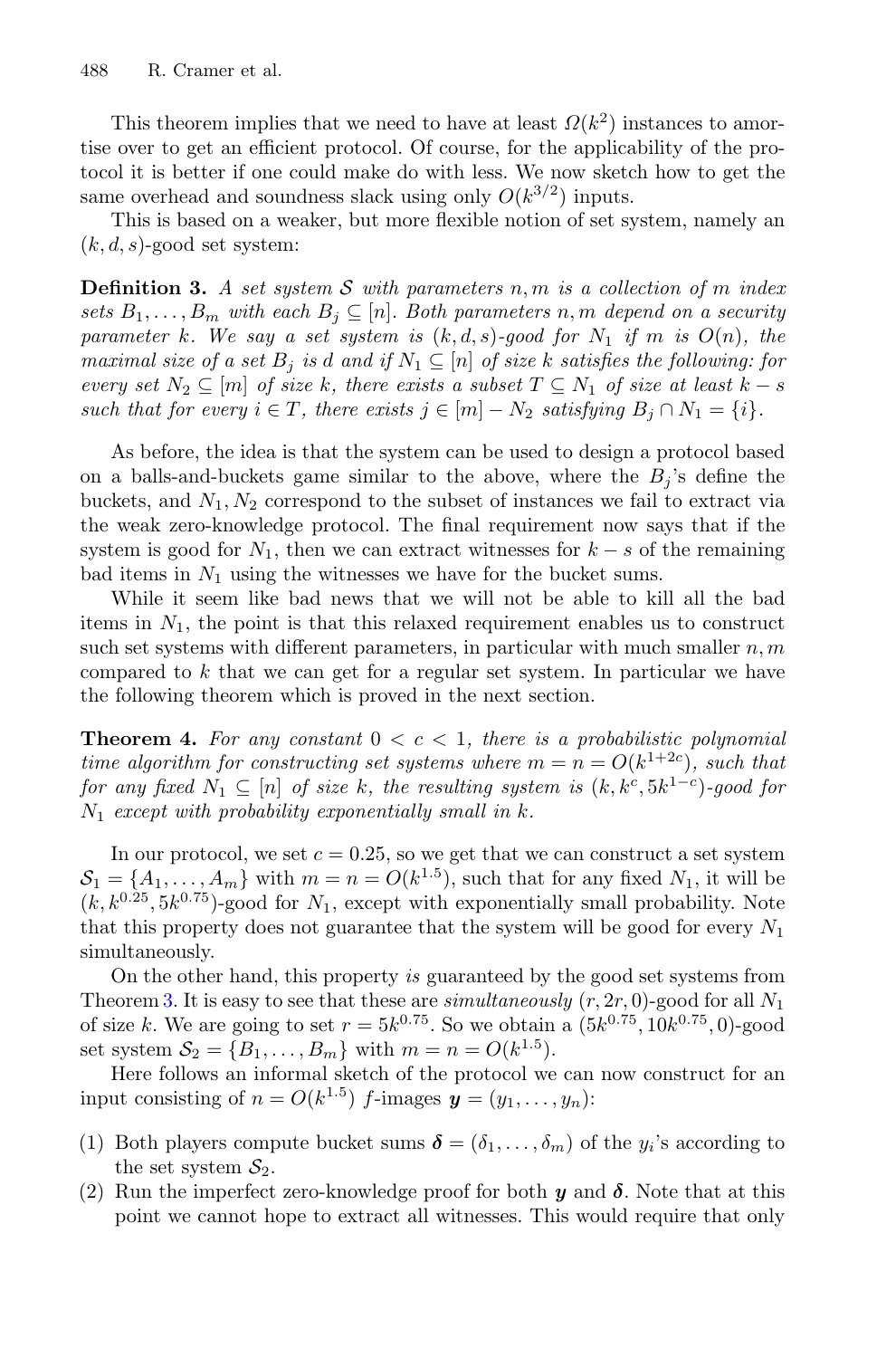$5k^{0.75}$  witnesses were left unknown by the imperfect proofs. But this is not the case. Therefore we extend the protocol to reduce this number:

- (3) The verifier constructs a set system  $S_1$  according to Theorem [4](#page-9-0) with parameters as defined above. Both players compute bucket sums  $u = (u_1, \ldots, u_m)$ of the  $y_i$ 's according to the set system  $S_1$ . Moreover, the players compute bucket sums  $\boldsymbol{\omega} = (\omega_1, \ldots, \omega_m)$  of the  $\delta_i$ 's according to the system  $\mathcal{S}_1$ .
- (4) Run the imperfect zero-knowledge proof for *u* and *ω*.

We sketch the argument that this is sound as a proof of knowledge: after we run the extractor for the first two imperfect proofs, we know witnesses for all  $y_i$ except for a set  $N_1$  and for all  $\delta_i$  except for a set  $N'_1$ . Now, we know that except with negligible probability the set system  $S_1$  will be good for both  $N_1$  and  $N'_1$ (by a union bound). And we can run the knowledge extractor for the last two imperfect proofs so we will get witnesses for all  $u_i$  except a set  $N_2$  and for all  $\omega_i$ except a set  $N'_2$ . All these sets have size k.

Now, by Definition [3,](#page-9-1) and because we can assume that  $S_1$  is  $(k, k^{0.25}, 5k^{0.75})$ good for both  $N_1$  and  $N'_1$ , we can use the homomorphic property of f and the known witnesses for  $y, u$  in the usual way to reduce the set of unknown witnesses for *y* (in  $N_1$ ) to a set  $M_1$  of size  $5k^{0.75}$ . Like wise, we can reduce the set of unknown witnesses (in  $N'_1$ ) for  $\delta$  to a set  $M_2$  of size  $5k^{0.75}$ .

Finally, we are in a position to use that  $S_2$  is a  $(5k^{0.75}, 10k^{0.75}, 0)$ -good set system, where  $M_1, M_2$  are the set of unknown witnesses. This will allow us to extract all witnesses. Note that the set  $M_1$  is not fixed when  $S_2$  is constructed but this is fine since  $S_2$  is simultaneously good for all sets of size  $5k^{0.75}$ .

We leave it to the reader to verify that this protocol has overhead  $O(1)$  and soundness slack  $O(k)$ .

# **4 Proof of Theorem [3](#page-8-0) and Theorem [4](#page-9-0)**

### **4.1 Definitions and Conventions**

Let  $G = (L, R, E)$  be a finite, undirected bipartite graph. For simplicity we also assume G has no multi-edges.<sup>[4](#page-10-0)</sup> Here, L denotes the set of vertices "on the left," R the set of vertices "on the right" and  $E$  the set of edges. A vertex  $v$  is said to be *adjacent* to a vertex w if  $(v, w) \in E$ . An edge  $e \in E$  is *incident* to a vertex v if there is a vertex w such that  $e = (v, w)$ . Suppose  $S \subset L$  and  $T \subset R$ . The *neighborhood* of S, denoted  $N(S)$ , consists of all vertices adjacent to some vertex in S. Note that

 $N(S) \subset R$ 

since G is bipartite. If  $S = \emptyset$  then  $N(S) = \emptyset$ . The neighborhood  $N(T) \subset L$  of  $T \subset R$  is defined similarly.

<span id="page-10-0"></span><sup>&</sup>lt;sup>4</sup> We do not necessarily require that each of  $L, R$  is nonempty. But, of course, if at least one of them is, then also  $E = \emptyset$ .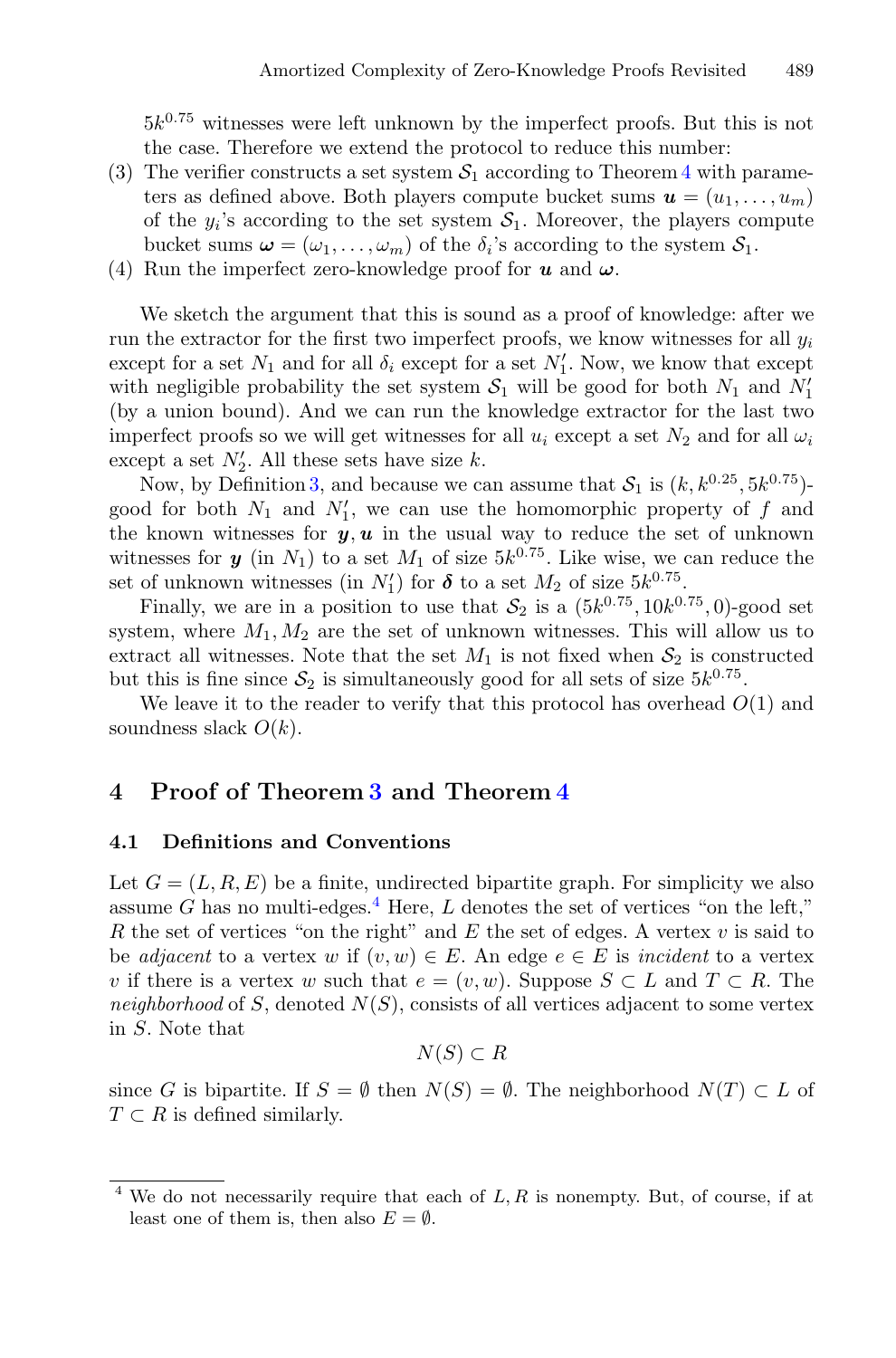The *unique neighbor set*  $U(S) \subset R$  of the set  $S \subset L$  consists of all  $w \in R$ such that

$$
|N(\{w\}) \cap S| = 1,
$$

i.e., it consists of all vertices "on the right" whose respective neighborhoods have "a single vertex" intersection with  $S$  "on the left." We make extensive use of the following refinement that "prescribes" that intersection. For  $v \in S$ , the set  $U(S, v)$  consists of all  $w \in R$  such that

$$
N(\{w\}) \cap S = \{v\}.
$$

Note that

 $U(S) \subset N(S)$ ,

and that

 $U(S, v) \subset N({v}).$ 

Also note that, if  $v, v' \in S$  and if  $v \neq v'$ , then

$$
U(S, v) \cap U(S, v') = \emptyset.
$$

The corresponding notions for  $T \subset R$  may be defined similarly, but we will not need any of these.

Let  $d, d', f_1, f'_1, f'_2, f_2, f, f'$  be nonnegative integers.

We say that the graph G is d-left-bounded if, for each  $v \in L$ , it holds that  $|N({v})| \leq d$ . In other words, each of "the degrees on the left" is at most d. If there is equality for each vertex, i.e., each of the degrees on the left equals  $d$ , we say that the graph G is d*-left-regular*. Similarly for d *-right-bounded*. The graph G is  $(d, d')$ -bi-bounded if it is d-left-bounded and  $d'$ -right-bounded. Finally, the graph G is d-biregular if it is d-left-regular and d-right-regular.

**Definition 4 (Unique Neighbor Property).** *The set* S *has the* unique neighbor property *if it holds that*  $U(S) \neq \emptyset$ *.* 

**Definition 5 (Strong Unique Neighbor Property of a Set).** *The set* S *has the* strong unique neighbor property *if, for each*  $v \in S$ *, we have*  $U(S, v) \neq \emptyset$ *.* 

**Definition 6 (**f**-Strong Unique Neighbor Property of a Set).** *The set* S *has the* f-strong unique neighbor property *if, for each*  $v \in S$ *, we have*  $|U(S, v)| > f$ *.* 

*Remark 1.* The latter is equivalent to the requirement that, for an arbitrary selection of f vertices from R, the set S has the strong unique neighbor property in the bipartite subgraph  $G'$  obtained from  $G$  by removing this selection of  $f$ vertices from  $R$  and by removing their incident edges from  $E$ .

*Remark 2.* Unlike the unique neighbor property, the  $(f-)$ strong unique neighbor property is *anti-monotonous* in the following sense. If S has the (f-)strong unique neighbor property and if  $S' \subset S$  (and if  $f' \leq f$ ), than S' has the  $(f')$ -strong unique neighbor property. This follows trivially by exploiting that fact that, by definition, "intersection with S can be prescribed."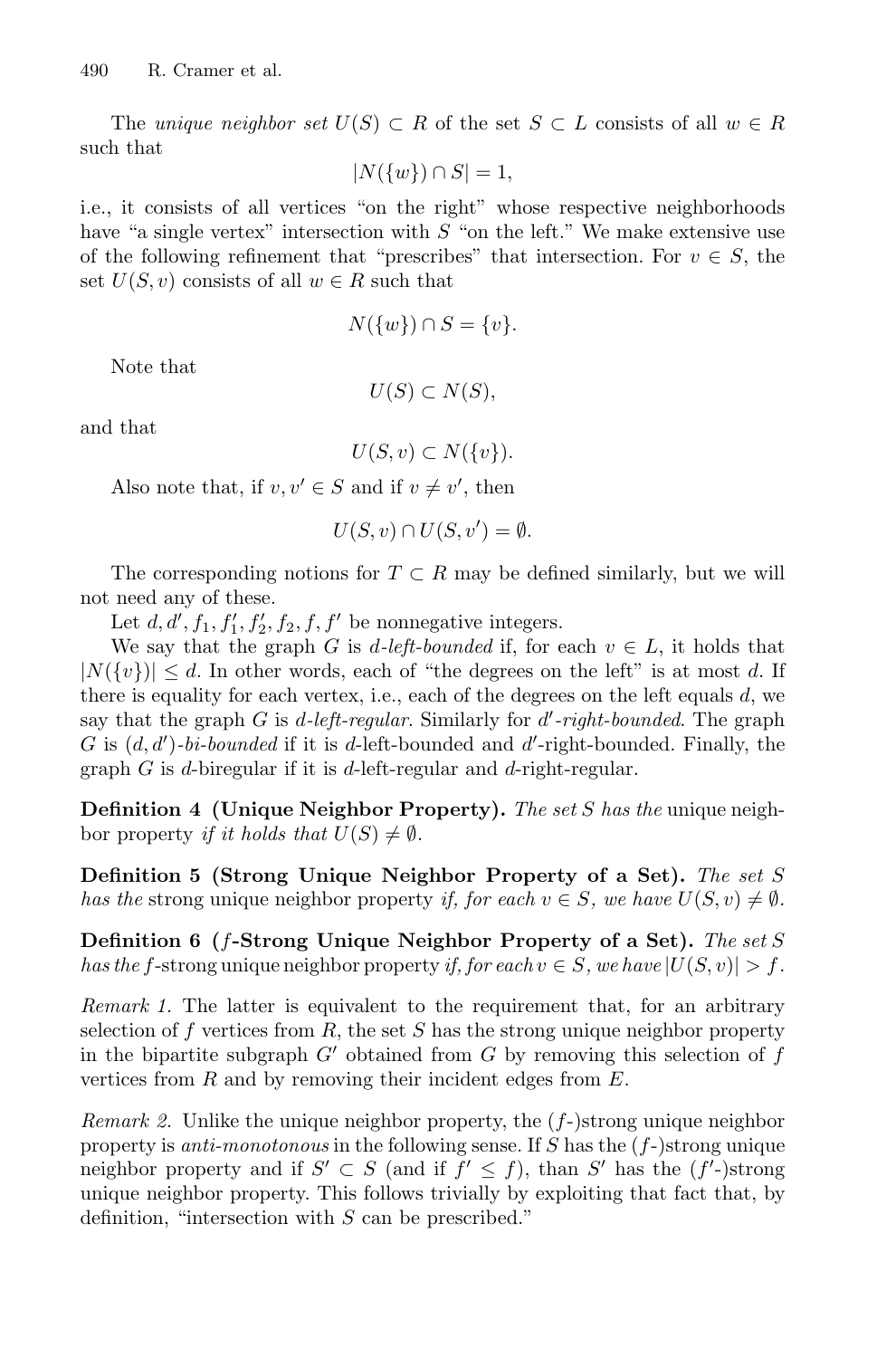**Definition 7** ( $(f_1, f_2)$ **-Strong Unique Neighbor Property of a Graph** G). *The bipartite graph*  $G = (L, R, E)$  *has the*  $(f_1, f_2)$ -strong unique neighbor property *if each set*  $S \subset L$  *with*  $|S| = f_1$  *has the*  $f_2$ -strong unique neighbor property.

By an earlier remark, it follows that this property is anti-monotonous in the sense that the  $(f_1, f_2)$ -strong unique neighbor property implies the  $(f'_1, f'_2)$ -strong unique neighbor property if  $f_1' \leq f_1$  and  $f_2' \leq f_2$ .

The unique neighbor property has been widely considered before and it has many known applications. There are also several applications of an *approximate* version of the strong unique neighbor property, namely where the property is only guaranteed to hold for a given fraction of each set S.

<span id="page-12-0"></span>The following lemma collects some immediate, useful consequences of the definitions.

**Lemma 1.** *Let* G = (L, R, E) *be a* d *-right-bounded bipartite graph. Suppose there are nonnegative integers*  $f_1, f_2$  *and a cover of* L *consisting of sets*  $S \subset L$ *such that*  $|S| = f_1$  *such that* S *has the*  $f_2$ -*strong unique neighbor property. Then each of the following holds.*

 $(1)$   $|R| \ge N(S) \ge f_1(f_2 + 1)$ *, for each S in the cover. (2)* For each  $v \in L$ , it holds that  $|N({v})| \ge f_2 + 1$ . *(3)*  $d' \ge (f_2 + 1) \frac{|L|}{|R|}$  *if*  $R \ne \emptyset$ *.* 

PROOF. Fix an arbitrary  $v \in L$ . Let  $S \subset L$  be such that  $v \in S$ ,  $|S| = f_1$  and S has the  $f_2$ -strong unique neighbor property. Such S exists by the cover condition. Since we have  $U(S, v) \subset N({v})$  in general and since we have  $|U(S, v)| \ge f_2 + 1$ by the choice of  $S$ , the second claim follows. As to the third claim, we have

$$
d'|R| \ge |E| \ge (f_2 + 1)|L|,
$$

where the inequality on the left follows by the definition of  $d'$ -right-boundedness and where the inequality on the right follows from the second claim. As to the first claim, since the sets  $U(S, v) \subset R$  with  $v \in S$  are pairwise disjoint in general and since each of them satisfies  $|U(S, v)| \ge f_2 + 1$  by the choice of S, we have that

$$
|R| \ge |N(S)| \ge f_1(f_2 + 1).
$$

Δ

Of course, the lemma holds if the graph has the  $(f_1, f_2)$ -unique neighbor property. But its actual formulation under the weaker cover condition is convenient for a purpose later on.

### **4.2 Details of the Proof**

<span id="page-12-1"></span>We show the following theorem, which immediately implies Theorem [3](#page-8-0) by the correspondence between bi-partite graphs and the balls-and-buckets game explained in the introduction.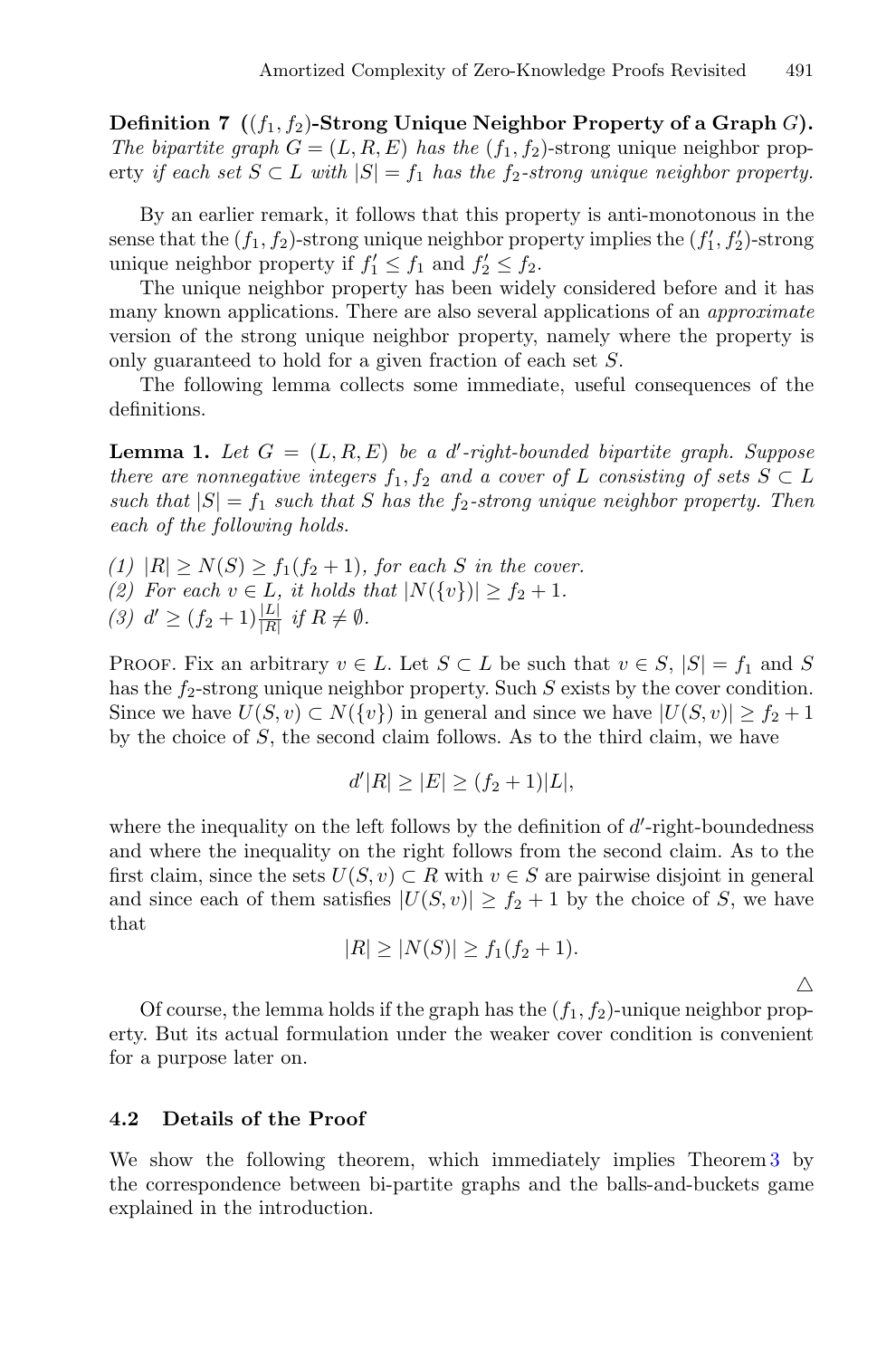**Theorem 5.** *There is an effective construction that, for each*  $k > 1$ *, gives a bipartite graph*  $G = (L, R, E)$  *such that* 

- *(1)*  $|L| = |R| = ck^2$  *where*  $4 < c < 16$ *,*
- $(2)$  *G is d'-right-bounded with*  $d' = k$
- (3) G has the  $(f_1, f_2)$ -strong unique neighbor property with  $f_1 = f_2 = k$ .

*Moreover, under our conditions that*  $f_1, f_2 \in \Omega(k)$  *and that*  $|R| = O(|L|)$ *, each of the achieved parameters for*  $|L|$  *and*  $d'$  *is asymptotically optimal.* 

To prove this theorem, we now show the claimed construction and provide its analysis. The optimality claim is an immediate consequence of Lemma [1;](#page-12-0) by substitution of the conditions (dictated by our application to Sigma-protocols), we get  $|L| \in \Omega(k^2)$  and we get  $d' \in \Omega(k)$ .

Now let H be a  $\rho$ -universal family of hash functions  $h: X \to Y$ . Thus, for each  $x, x' \in X$  with  $x \neq x'$ , the collision probability that  $h(x) = h(x')$  is at most  $\rho$  if  $h \in \mathcal{H}$  is selected uniformly random.<sup>[5](#page-13-0)</sup>

We define a bipartite graph  $G = (X, \mathcal{H} \times Y, E)$  as follows. For a pair

$$
(x,(h,y))\in X\times (\mathcal{H}\times Y)\,,
$$

we declare

 $(x,(h, y)) \in E$  if and only if  $h(x) = y$ .

We also define

$$
d' = \max_{(h,y)\in\mathcal{H}\times Y} |\{h^{-1}(y)\}|,
$$

the maximum preimage size. Thus, the graph  $G$  is  $d'$ -right-bounded. Note that each of the degrees on the left equals  $|\mathcal{H}|$ . Thus, the graph G is  $|\mathcal{H}|$ -left-regular.

Before proceeding, we first argue why we may exclude the case  $\rho = 0$ . This case arises if and only if each of the functions is injective. Now, even if some  $h \in \mathcal{H}$  is injective, this implies that  $|Y| \geq |X|$ . So, under our condition that  $|R| = O(|L|)$ , it should be the case that  $|\mathcal{H}|$  is constant. But this leads to a contradiction. Namely, since G is  $|\mathcal{H}|$ -left-regular, it follows that G is leftbounded by a constant. But, by Lemma [1,](#page-12-0) each of the left-degrees is greater than  $f_2$  and  $f_2 \in \Omega(k)$  by our condition. So we assume  $\rho \neq 0$ .

<span id="page-13-1"></span>**Lemma 2.** *Let*  $S \subset X$  *be nonempty. Then, for each*  $x \in S$ *, it holds that* 

$$
(1 - \rho(|S| - 1)) |\mathcal{H}| \le |U(S, x)| \le |\mathcal{H}|
$$

PROOF. The inequality on the RHS follows from the facts that  $U(S, x) \subset N({x})$ in general and that, by  $|\mathcal{H}|$ -left-regularity of G, we have  $|N({x})| = |\mathcal{H}|$ . As to the inequality on the LHS, fix S. In the case that  $|S| = 1$ , we have  $U(S, x) = N({x})$ and, once again by  $|\mathcal{H}|$ -left-regularity, we have  $|N(\lbrace x \rbrace)| = |\mathcal{H}|$ . So the inequality follows. Now assume  $|S| > 1$  and fix  $x \in S$ . Consider the neighborhood of x, i.e., the set

$$
N({x}) = {(h, h(x)) : h \in \mathcal{H}} \subset \mathcal{H} \times Y.
$$

<span id="page-13-0"></span><sup>&</sup>lt;sup>5</sup> Note that  $\rho = 0$  only if each  $h \in \mathcal{H}$  is injective.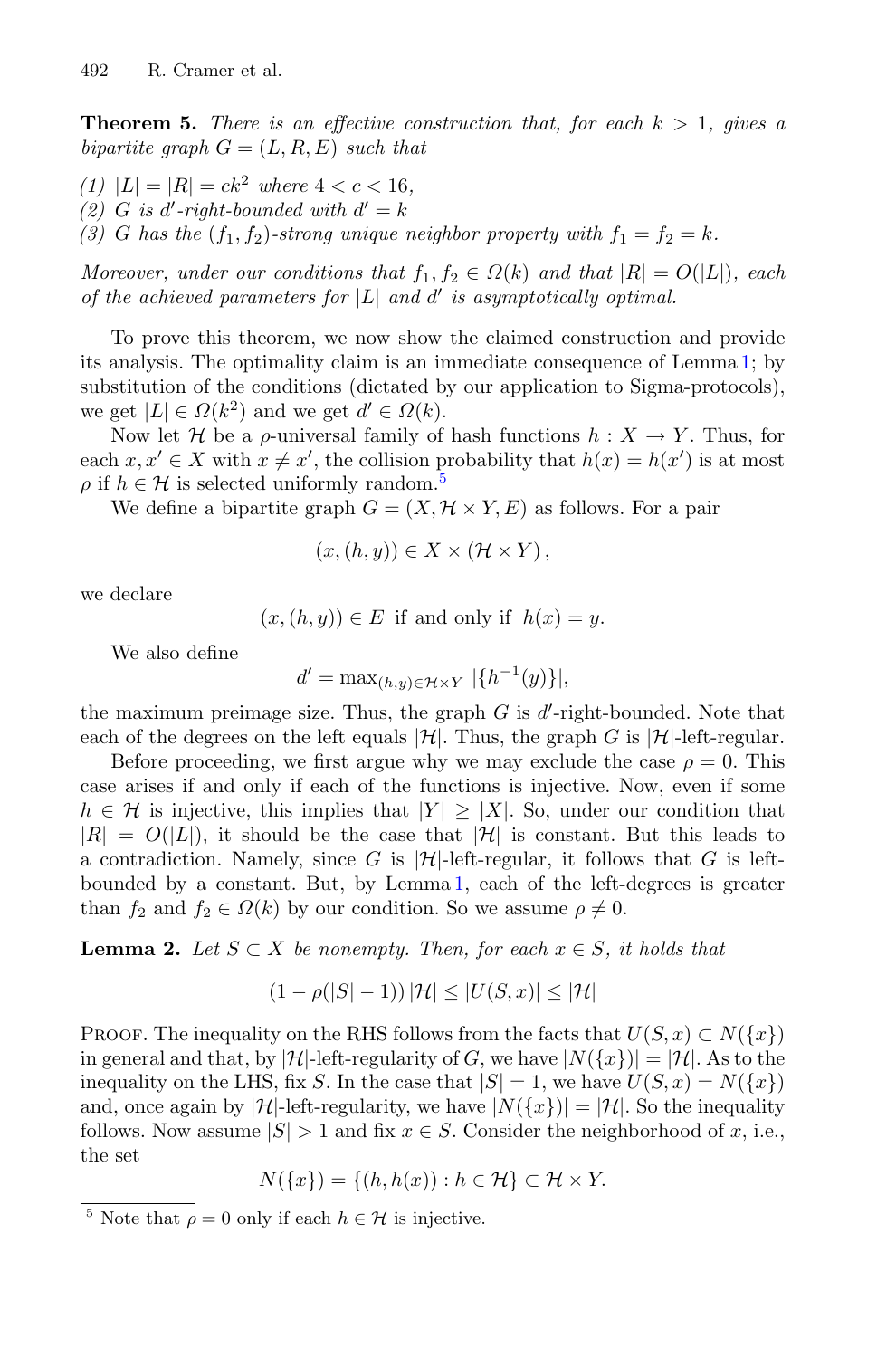It is clear at once that

$$
|U(S,x)| = |\{h \in \mathcal{H} : \text{ for each } x' \in S \setminus \{x\}, \text{ it holds that } h(x) \neq h(x')\}|
$$

Fixing  $x' \in S \setminus \{x\}$  for now, there are at most  $\rho | \mathcal{H} |$  hash functions h such that  $h(x) = h(x')$ , by definition of collision probability. Hence, the number of hash functions h such that  $h(x) = h(x')$  for *some*  $x' \in S \setminus \{x\}$  is at most  $\rho |\mathcal{H}|(|S|-1)$ . In conclusion, the number of hash functions h such that  $h(x) \neq h(x')$  for each  $h(x) \in \mathbb{R}$ .  $x' \in S \setminus \{x\}$  is at least  $(1 - \rho(|S| - 1))|\mathcal{H}|$  and the claim follows.

Note that the lemma only gives a nontrivial result if  $|S| < 1 + 1/\rho$ .

Let p be a prime number with  $p \geq 2k + 1$ . By Bertrand's Postulate, there exists such prime p with  $p < 4k$ . Now consider the family with

$$
\mathcal{H} = \mathbb{F}_p, X = \mathbb{F}_p^2, Y = \mathbb{F}_p
$$

such that, for  $h \in \mathbb{F}_p$ , the corresponding hash function is defined as

$$
h: \mathbb{F}_p^2 \to \mathbb{F}_p
$$

$$
(x_0, x_1) \mapsto x_0 h + x_1.
$$

One verifies directly that for this family we can take

$$
\rho = 1/p \text{ and } d' = p.
$$

Setting  $|S| = k$ , it follows by Lemma [2](#page-13-1) that, for each  $x \in S$ , we have

$$
|U(S, x)| \ge (1 - (k - 1)/p)p = p - k + 1.
$$

Therefore,  $|U(S, x)| > k$  if the prime p satisfies  $p \geq 2k + 1$ . This concludes the proof of Theorem [5.](#page-12-1)

#### **4.3 Alternative Approaches and Generalization**

An alternative constructive approach can be based on graphs G with "excellent expansion," a basic concept from the theory of expander graphs. We say that a d-left-bounded graph G *expands excellently* on a set  $S \subset L$  if the neighborhood  $N(S) \subset R$  of S satisfies

$$
|N(S)| \ge (1 - \epsilon)d|S|
$$

where  $\epsilon$  is a nonnegative real number with

$$
\epsilon < 1/2.
$$

Excellent expansion is well-known to imply the unique neighbor property. We adapt the arguments so as to imply the  $(f_1, f_2)$ -strong unique neighbor property instead, in certain parameter regimes. Then we discuss elementary construction of suitable expander graphs. We elaborate below.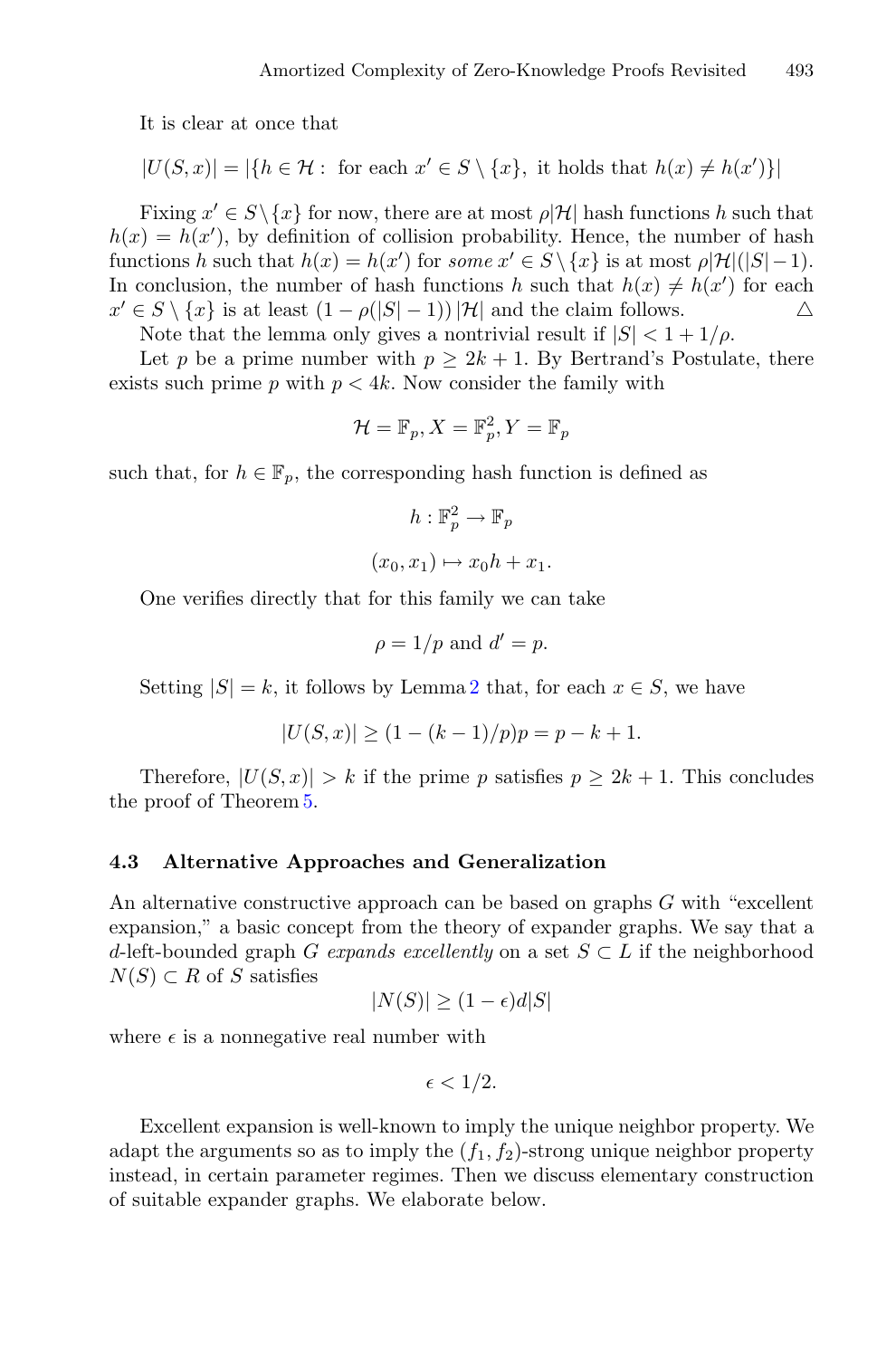The following lemma is well-known.

**Lemma 3.** *Suppose* G *is* d-left-bounded. If  $N(S) > (1 - \epsilon) d|S|$ , then

<span id="page-15-0"></span> $|U(S)| \ge (1-2\epsilon)d|S|.$ 

PROOF. Since G is d-left-bounded, there are at most  $d|S|$  edges "emanating" from S and "arriving" at  $N(S)$ . Write  $m_1$  for the number of vertices  $w \in N(S)$ with  $|S \cap N({w})| = 1$ . Then we have the obvious bound

$$
m_1 + 2(|N(S)| - m_1) \le d|S|.
$$

Therefore,

$$
m_1 \ge 2|N(S)| - d|S|.
$$

Since  $|N(S)| \ge (1 - \epsilon)d|S|$ , it follows that

$$
m_1 \ge (1 - 2\epsilon)d|S|,
$$

as desired.  $\triangle$ 

Using a "greedy argument" the f-strong unique neighbor property for a set is implied by a large unique neighbor set, as follows. Let  $\delta$  be a real number with  $0 < \delta \leq 1$ .

<span id="page-15-1"></span>**Lemma 4.** Suppose that G is d-left-bounded  $(d > 0)$  and that  $S \subset L$  is non*empty. Write*  $|U(S)| \geq (1 - \delta)d|S|$ *, where*  $\delta$  *is a real number with*  $0 \leq \delta \leq 1$ *. If*

$$
\delta |S|<1-\frac{f}{d},
$$

*the set* S *has the* f*-strong unique neighbor property.*

PROOF. If  $|S| = 1$ , say  $S = \{v\}$ , then it follows at once that  $|U(S, v)| =$  $N({v}) > f$  and the claim follows. So now assume  $|S| > 1$ . Using a pigeonhole argument, we see that, if

$$
\frac{(1-\delta)d|S|-f}{|S|-1} > d, (*)
$$

then the set S has the f-strong unique neighbor property. Indeed, consider the subgraph  $G'$  obtained by removing some f vertices from R and by removing their incident edges from  $E$ . Towards a contradiction, suppose  $S$  does not have the strong unique neighbor property in  $G'$ . Say it fails on some  $v \in S$ . Then the inequality implies that there is some  $v' \in S \setminus \{v\}$  with degree greater than d, which contradicts the fact that, just as the graph  $G$ , its subgraph  $G'$  is d-leftbounded. The proof is finalized by observing that the inequality (\*) is equivalent to the inequality  $\delta|S| < 1 - f/d$ . to the inequality  $\delta|S| < 1 - f/d$ .

<span id="page-15-2"></span>By combining Lemmas [3](#page-15-0) and [4](#page-15-1) we get the following sufficient condition for the f-strong unique neighbor property of a set  $S \subset L$ .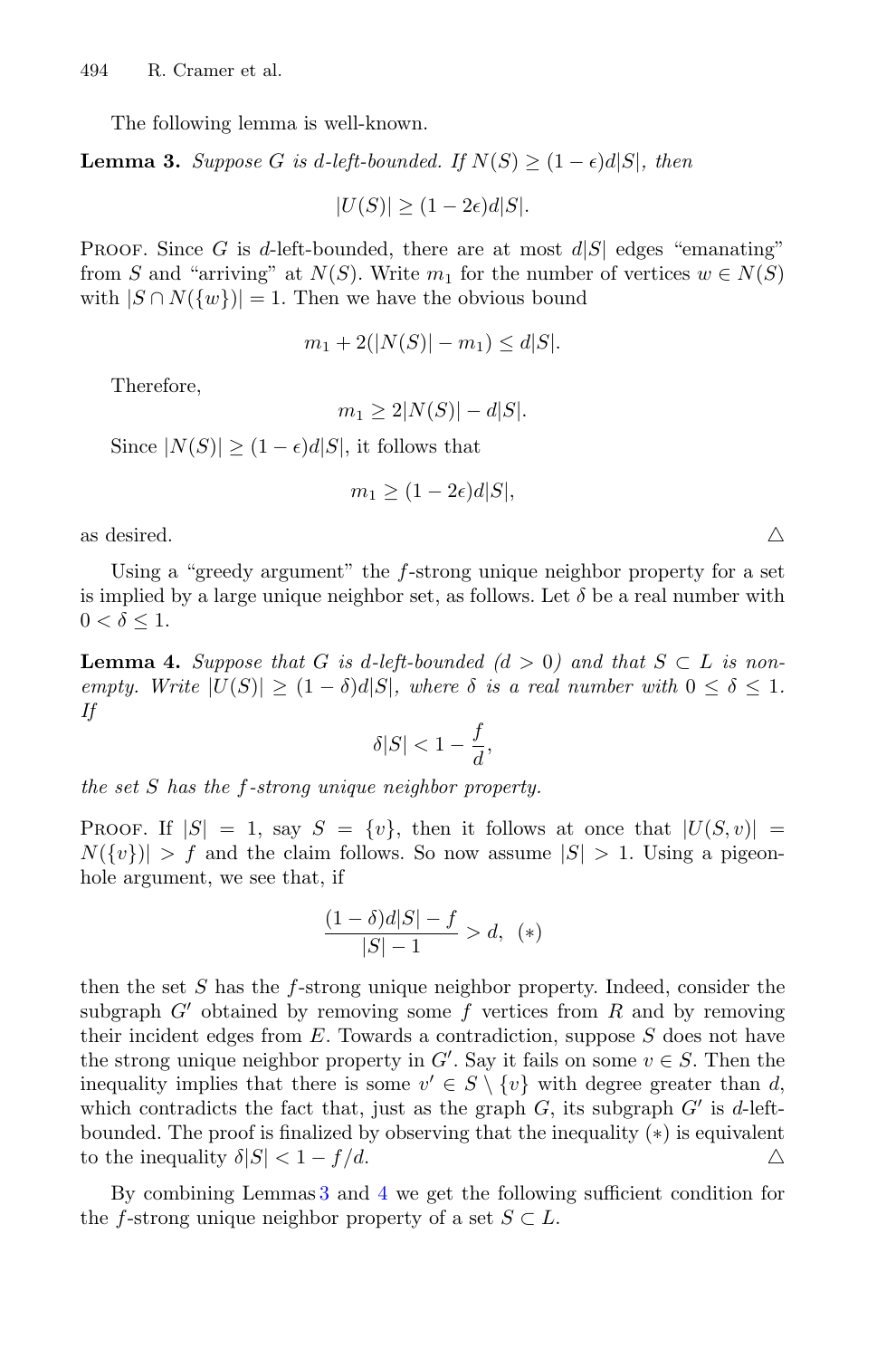**Corollary 1.** *Suppose* G *is d-left-bounded*  $(d > 0)$  and *suppose*  $S \subset L$  *is nonempty. If, for some nonnegative real number*  $\epsilon$  and for some nonnegative integer f*, it holds that*

 $(1)$  *N*(*S*) ≥  $(1 - \epsilon)d|S|$  *and*  $(2)$   $2\epsilon |S| < 1 - \frac{f}{d}$ ,

*then* S *has the* f*-strong unique neighbor property.*

*Remark 3.* In order to satisfy the conditions, it is necessary that  $\epsilon < 1/2$ i.e., expansion is excellent.

We now discuss constructions based on this excellent expansion approach. Recall that, under the constraints that  $f_1, f_2 \in \Omega(k)$  and that  $|R| = O(|L|)$ , we wish to minimize  $|L|$  (the size of the set of left-vertices) and d' (the right-degree). From the conditions in Corollary [1,](#page-15-2) we then have that  $1/\epsilon \in \Omega(k)$  and that  $d \in \Omega(k)$ .

Observe that the construction in Theorem [5](#page-12-1) gives excellent expansion for all sets of size k. Namely, by Lemma [1,](#page-12-0) the size of the neighborhood of a set of size k equals  $(p - k + 1)k$ , where  $p = c'k$  for some constant  $c' > 2$ . Therefore, in this case,  $\epsilon = (1 - 1/k) \cdot 1/c' < 1/2$  but  $1/\epsilon = c'k/(k-1) \in O(1)$ . In conclusion, the result of Theorem [5](#page-12-1) cannot also be obtained by application of Corollary [1,](#page-15-2) except for less favorable parameter settings. Namely, it would require setting  $p$  superlinear in k, thus rendering |L| super-quadratic. Furthermore, since  $d \in \Omega(k)$ , excellent constant left-degree expander graphs [\[CRVW02](#page-20-7)] do not apply here. A (well-known) variation on the greedy counting arguments above shows that a combination of excellent expansion and constant left-degree *does* imply an *approximate* version of the f-strong unique neighbor property, i.e., it holds for a certain fraction of each S. But this notion is not sufficient for our present purposes.

To illustrate this approach based on excellent expansion, we show a construction from *random* permutations instead. This is in contrast with the deterministic approach in Theorem [5](#page-12-1) where permutations had to be excluded. We use a classical result by Bassalygo [\[Bas81](#page-20-8)] who showed a *Monte Carlo* construction of bipartite graphs with excellent expansion. Basically, a  $(d, d)$ -bi-bounded bipartite graph with  $|L| = |R|$  is constructed by "taking the union" of d random perfect bipartite matchings (or, equivalently, permutations). In general, the probability of success of this procedure is high but not exponentially close to 1. Therefore, it is not sufficient for our purposes. However, choosing convenient parameters in the procedure, one can show that each individual set  $S$  of size  $k$  has the required expansion with probability of success exponentially (in  $k$ ) close to 1. It is not hard to see that this weaker "probabilistic, set-wise" property is sufficient for our purposes as well. The downside, in addition to being Monte Carlo, is that  $|L|$ here is *cubic* instead of quadratic. All in all, this leads to the following theorem.

<span id="page-16-0"></span>**Theorem 6.** *There is an efficient construction that, for each*  $k \geq 1$ *, gives a bipartite graph*  $G = (L, R, E)$  *such that*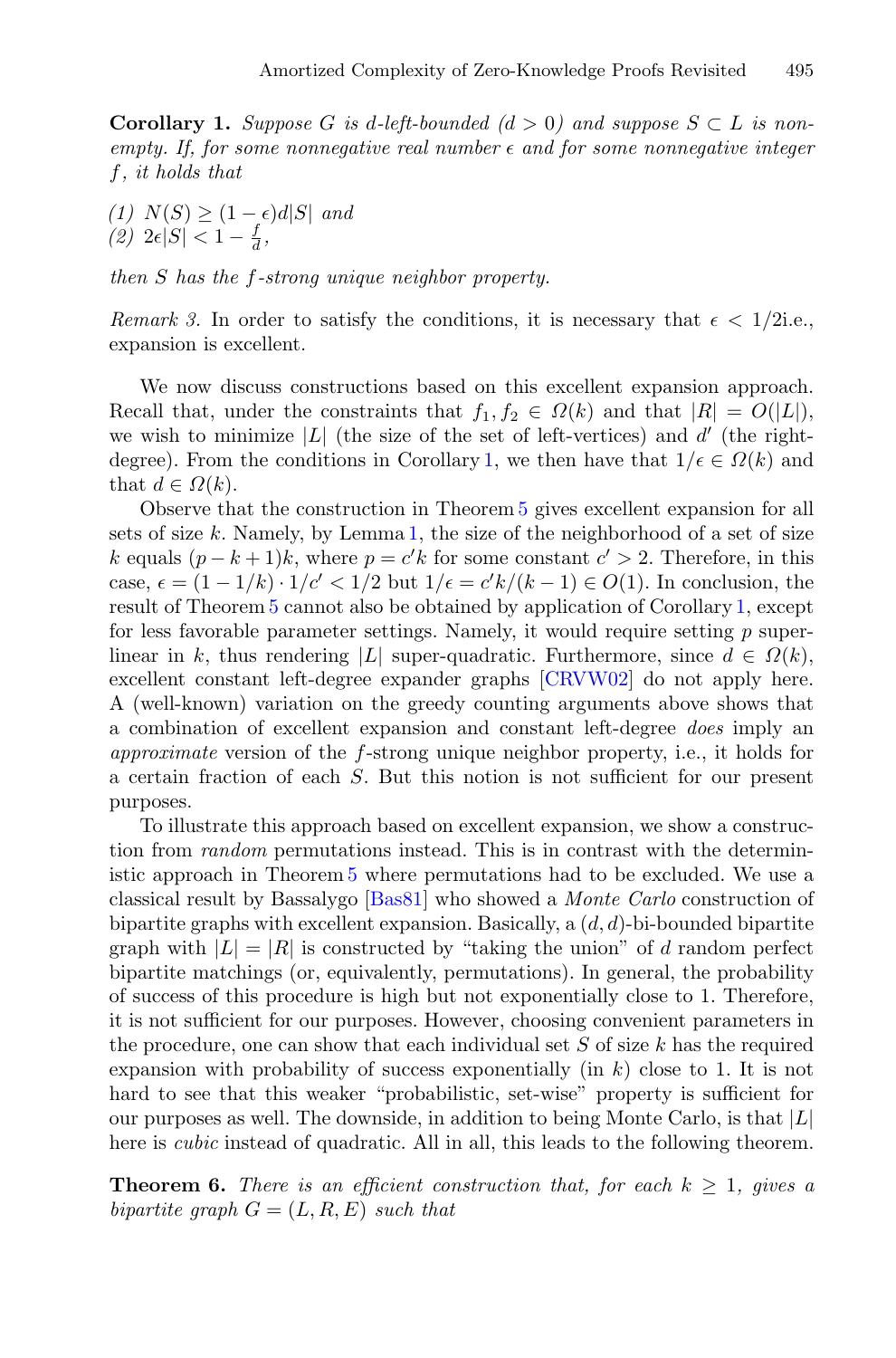- *(1)* |L| ∈  $O(k^3)$  *and* |R| = |L|,
- $(2)$  *G is*  $O(k)$ -right-bounded,
- *(3) for each fixed set*  $S ⊂ L$  *with*  $|S| = k$ *, it holds that*  $S$  *has the k-strong unique neighbor property, except with exponentially small (in* k*) probability.*

*Remark 4.* Lemma [1](#page-12-0) implies that such a probabilistic approach obeys the same lower bounds that  $|L| \in \Omega(k^2)$  and  $d' \in \Omega(k)$  as in the deterministic case, conditioned on  $f_1, f_2 \in \Omega(k)$  and  $|R| = O(|L|)$ . In a nutshell, there is a small cover of L by sets S of size  $f_1$  such that, by a union-bound argument, each set  $S$  in this cover has the  $f_2$ -strong unique neighbor property, with probability still extremely close to 1.

We will prove Theorem  $6$  by combining Corollary [1](#page-17-0) with Proposition 1 below. Suppose  $|L| = |R| = n$ . Write  $L = \{v_1, \ldots, v_n\}$  and  $R = \{w_1, \ldots, w_n\}$ . For a permutation  $\pi$  on  $\{1,\ldots,n\}$ , define  $E(\pi) \subset L \times R$  as the set of edges

$$
\{(v_1, w_{\pi(1)}), \ldots, (v_n, w_{\pi(n)})\}.
$$

Suppose  $1 \leq d \leq n$ . For a d-vector  $\Pi = (\pi_1, \ldots, \pi_d)$  of (not-necessarily distinct) permutations on  $\{1,\ldots,n\}$ , define the set

$$
E(\Pi) = \bigcup_{j=1}^{d} E(\pi_j) \subset L \times R
$$

and define the bipartite graph

$$
G(\Pi) = (L, R, E(\Pi)).
$$

<span id="page-17-0"></span>Note that G is a  $(d,d)$ -bi-bounded (undirected) bipartite graph (without multi-edges). We have the following proposition.

**Proposition 1.** Let  $G = (L, R, E)$  be a random  $(d, d)$ -bi-bounded bipartite graph *with*  $|L| = |R| = n$  *as described above. Let*  $\alpha$  *be a real number with*  $0 < \alpha < 1$ *. Then, for any* **fixed** *set*  $S \subset L$  *with*  $|S| = \alpha n$ *, it holds that* 

$$
N(S) \ge (d-2)|S|,
$$

*except with probability*

$$
p'_S \le \left(\frac{d^2\alpha e}{2(1-\alpha)}\right)^{2\alpha n},
$$

*where* e *denotes Euler's constant.*

PROOF. Choose the d permutations  $\pi_1, \ldots, \pi_d$  sequentially. For convenience, write  $S = \{1, \ldots, s\}$ . For  $i = 1, \ldots, s$  and  $j = 1, \ldots, d$ , consider the random variables

$$
X_i^j,
$$

the image of  $i \in S$  under the permutation  $\pi_i$ . We now think of these as "ordered"  $X_1^1, \ldots, X_s^1, X_1^2, \ldots, X_s^2, \ldots$ , "increasing" from left to right.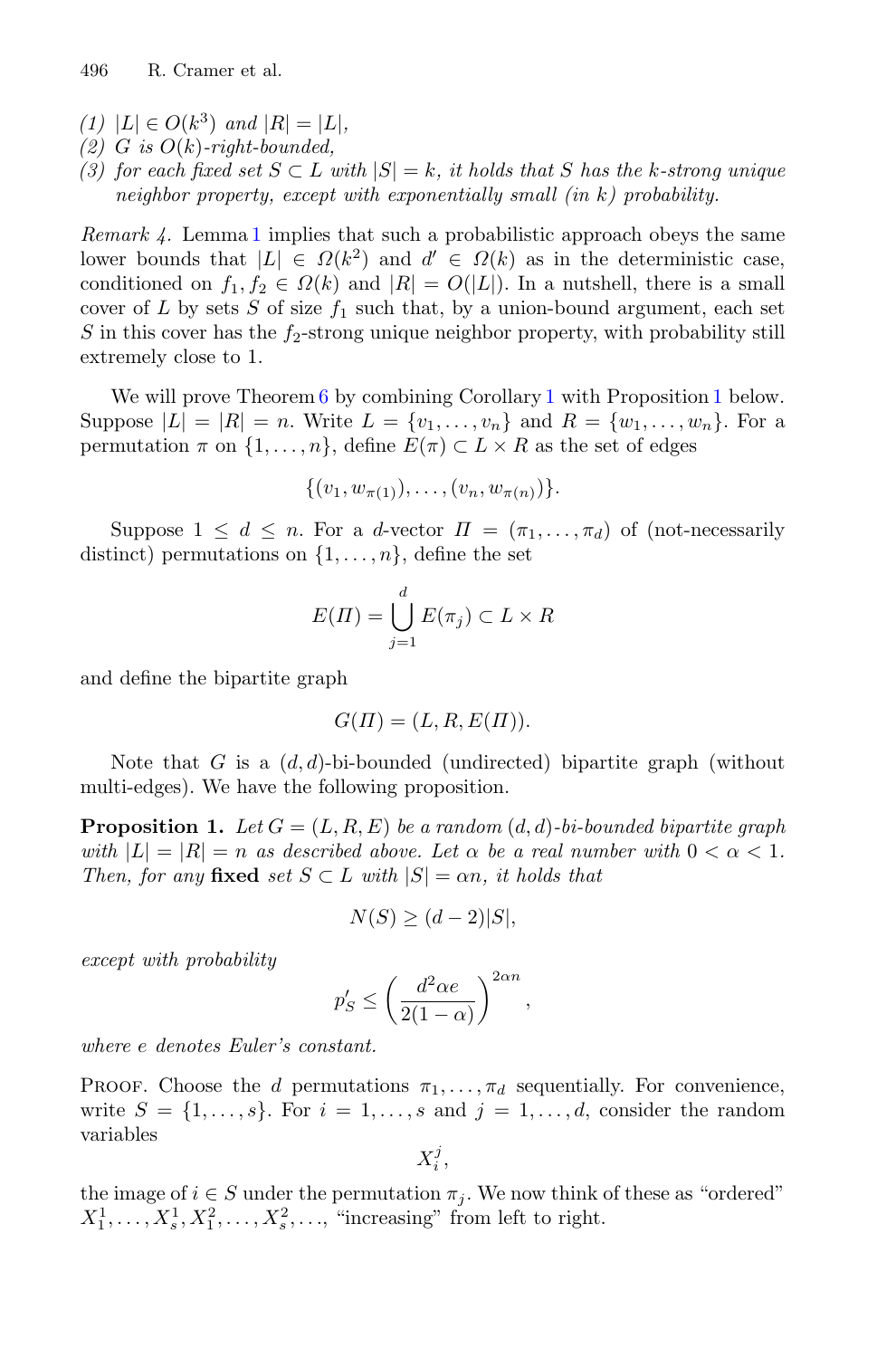For given  $X_i^j$ , condition on all "prior" random variables in the ordering. The probability that  $X_i^j$  is a *repeat*, i.e., it lands in what is  $N(S)$ -so-far is at most

$$
\frac{d|S|}{n-i+1} \le \frac{d|S|}{n-|S|}.
$$

Here the denominator on the LHS is due to the fact that when choosing the image of i, the  $i - 1$  distinct images of  $1, \ldots, i - 1$  are already taken. Hence, the probability  $p'_S$  that the event  $|N(S)| \leq (d-2)|S|$  occurs is at most the probability of the event that there are  $2|S|$  repeats. By the union bound, the latter probability is clearly at most

$$
\binom{d|S|}{2|S|}\left(\frac{d|S|}{n-|S|}\right)^{2|S|}
$$

Therefore,<sup>[6](#page-18-0)</sup>

$$
p'_{S} \leq {d|S| \choose 2|S|} \left(\frac{d|S|}{n-|S|}\right)^{2|S|} \leq \left(\frac{de}{2}\right)^{2|S|} \left(\frac{d|S|}{n-|S|}\right)^{2|S|} = \left(\frac{d^2\alpha e}{2(1-\alpha)}\right)^{2\alpha n}.
$$

The proposition and its proof are adapted from the classical expander graph construction due to Bassalygo [\[Bas81\]](#page-20-8). Our exposition follows (part of) the proof of Theorem 4.4 in [\[Vad12](#page-21-9)]. The reason we do not apply the Bassalygo result directly is that the success probability of the construction of an excellent expander is high (i.e., constant) but still much too small for our purposes. Fortunately, we can do with the slightly weaker requirement on  $G$  that, for any *fixed* set S of precisely the dictated size, the probability that the set S does not expand excellently is negligibly small. As this saves two applications of the union bound, one to quantify over all sets  $S$  of the dictated size and one to quantify over the subsets of size smaller than the dictated size, we get exponentially small failure probability instead of constant.

Now let  $c_1, c_2$  be arbitrary positive integers. Set

(1) 
$$
f_1 = c_1k
$$
,  $f_2 = c_2k$ .  
\n(2)  $d = c_3k$  with  $c_3 = c_1 + c_2 + 1$ .  
\n(3)  $\alpha = \frac{1}{d^2e+1}$ .  
\n(4)  $n = m = \frac{c_1}{\alpha}k = (d^2e+1)c_1k = (c_3^2ek^2+1)c_1k = c_1c_3^2ek^3 + c_1k$ .

Then, for each fixed set  $S \subset L$  with  $|S| = f_1$ , it holds that S has the  $f_2$ -strong unique neighbor property, except with exponentially small  $(in k)$  probability

$$
p' \le \left(\frac{1}{2}\right)^{2c_1 k}
$$

<span id="page-18-0"></span><sup>6</sup> Note that  $\left(\frac{r}{s}\right)^s \leq \left(\frac{r}{s}\right) \leq \left(\frac{re}{s}\right)^s$ .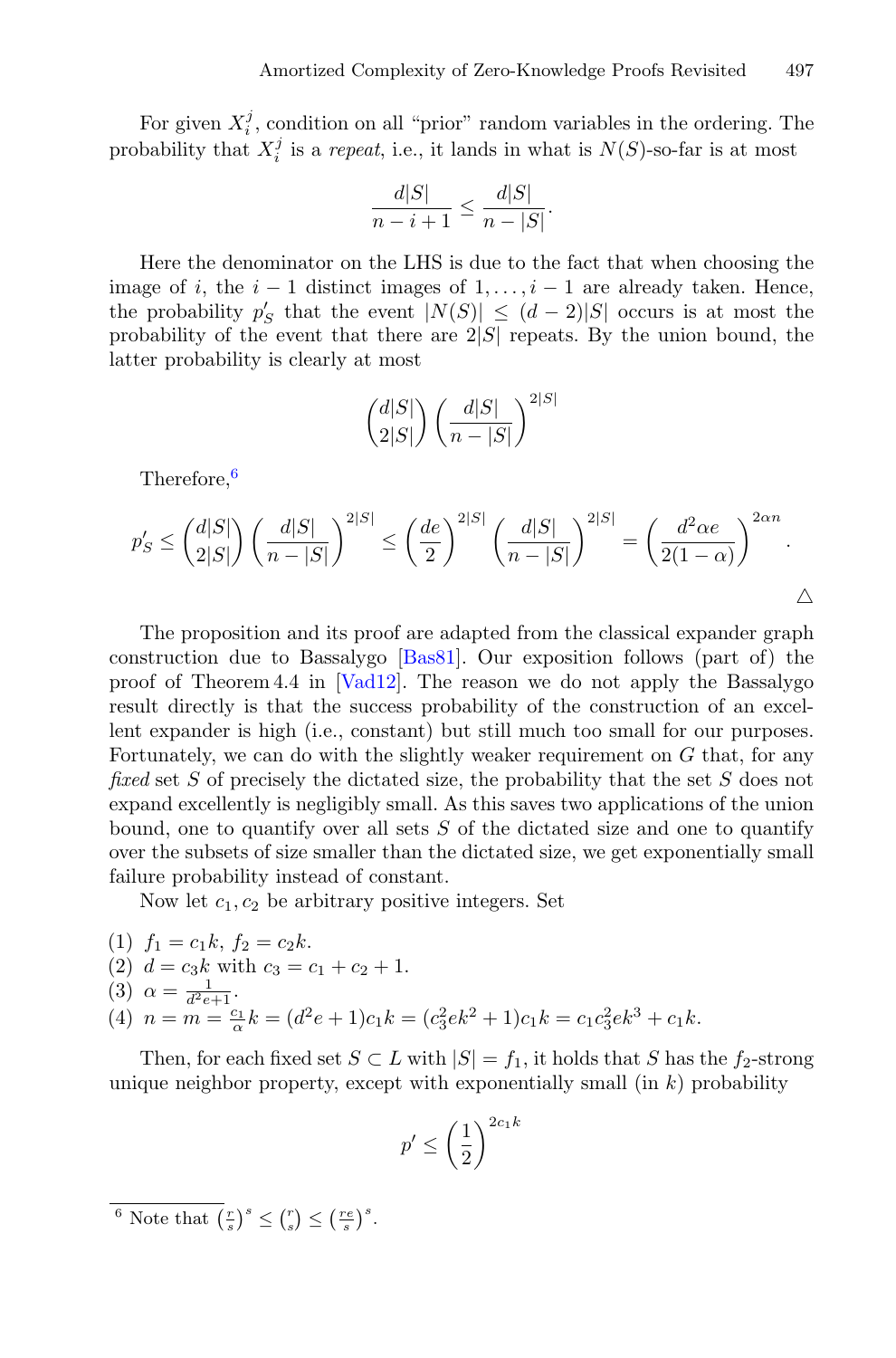Namely, for each set S of size  $K = \alpha n = c_1 k = f_1$ , it holds that  $N(S) \geq$  $(d-2)|S|$ . Note that  $\epsilon = 2/d$  here. This means that the second condition for the  $f_2$ -strong unique neighbor property of sets of this size is  $f_1 + f_2 < d$ . This is satisfied by definition. Efficiency of the construction is obvious. This concludes the proof of Theorem [6.](#page-16-0)

## **4.4 A Generalized Construction and Proof of Theorem [4](#page-9-0)**

We now generalize the construction from Theorem  $6$  to get one where the number of nodes can be much smaller compared to the size of the special set S at the price that the unique neighbour property holds only in a weaker sense.

Recall that  $U(S, v)$  is the set of all  $w \in R$  such that

$$
N({w}) \cap S = {v}.
$$

The set  $U(S)$  is the union of  $U(S, v)$  for all  $v \in S$ .

**Definition 8 (**(s, r)**-Approximate Unique Neighbour Property of a Set).** Given a bipartite graph  $G = (L, R, E)$ , the set  $S \subseteq L$  has  $(s, r)$ *approximate unique neighbour property if there exists a subset*  $S_1 \subseteq S$  *of size* s such that for any set  $T \subseteq R$  of size r, we have

$$
|U(S,v) - T| > 0 \quad \forall v \in S_1.
$$

<span id="page-19-0"></span>We may ask whether such set exists. Our following lemma answers this question.

**Lemma 5.** *Suppose*  $G = (L, R, E)$  *is d-left-bounded.* If  $U(S) \geq (1 - \epsilon) d|S|$ *, then the set* S *has*  $(s, r)$ *-approximate unique neighbour property for*  $s = (1 - \epsilon)|S| - \frac{r}{d}$ *.* 

*Proof.* Let  $T \subseteq R$  of size r. Let  $T_1 = U(S) - T$  and  $S_1 \subseteq S$  be the set such that for any  $v \in S_1$ ,  $N(v) \cap T_1 \neq \emptyset$ . Since  $deg(v) \leq d$ , there are at least  $\frac{|T_1|}{d}$  vertices contained in  $S_1$ . We are done.

Combining Lemmas [5](#page-19-0) and [3,](#page-15-0) we get a sufficient condition for the unique neighbour property of a set  $S \subseteq L$ .

**Corollary 2.** *Suppose* G *is* d-left-bounded. If  $N(S) \geq (1 - \epsilon)d|S|$ , then the set  $S \subseteq L$  has  $(s, r)$ -approximate unique neighbour property for  $s = (1 - 2\epsilon)|S| - \frac{r}{d}$ .

Now, if in Proposition [1,](#page-17-0) we set  $|S| = k$ ,  $n = O(k^{1+2c})$ ,  $\epsilon = \frac{2}{d}$  and  $d = k^c$  for a constant  $0 < c < 1$ , we can proceed in a way similar to the proof of Theorem [6,](#page-16-0) and get the following theorem, which immediately implies Theorem [4.](#page-9-0)

**Theorem 7.** *There is an efficient construction that, for each*  $k \geq 1$  *and for a constant*  $0 < c < 1$ *, gives a bipartite graph*  $G = (L, R, E)$  *such that* 

 $(1)$   $|L| = |R| = O(k^{1+2c}),$  $(2)$  *G is*  $O(k^c)$ -right-bounded,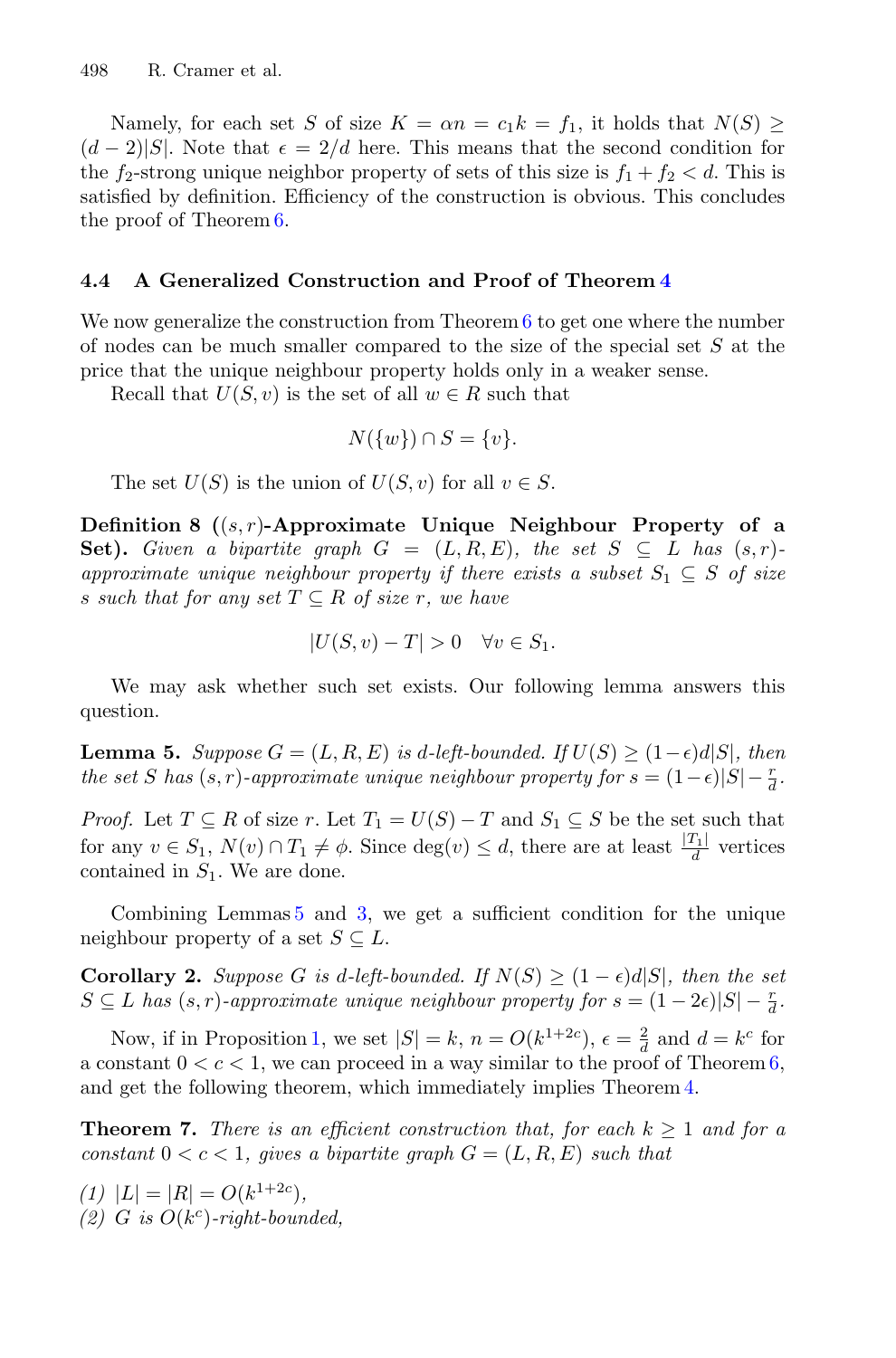*(3) for each fixed set*  $S \subseteq L$  *with*  $|S| = k$ *, it holds that* S *has the*  $(k - 5k^{1-c}, k)$ *approximate unique neighbour property, except with exponentially small (in* k*) probability.*

**Acknowledgements.** We are grateful for feedback and suggestions we received after we circulated a preprint of this work on July 6, 2016. Omer Reingold [\[Rei16\]](#page-21-10) suggested the approach from Theorem [5](#page-12-1) as an improvement to our "strong unique neighbor" Theorem [6,](#page-16-0) which was also stated in this preprint. This suggestion not only gave a deterministic construction instead of our Monte Carlo one but it also improved the left-vertex-set parameter from cubic to quadratic. We thank him for allowing us to incorporate his suggestion. Independently from Omer Reingold, Gilles Zémor  $[Z16]$  $[Z16]$  suggested an alternative improvement to our "strong unique neighbor" Theorem [6](#page-16-0) which removed the probabilism as well but left the parameters essentially unchanged. His suggestion was based on combining our excellent expansion approach with an argument involving the girth of certain graphs and an application of Turán's Theorem. Furthermore, we thank Gilles Zémor for several helpful discussions and pointers to the literature (also at an earlier stage). Finally, thanks to Amin Shokrollahi and Salil Vadhan for answering questions about the literature.

## <span id="page-20-8"></span>**References**

- [Bas81] Bassalygo, L.: Asymptotically optimal switching circuits. Probl. Inf. Transm. **17**(3), 81–88 (1981)
- <span id="page-20-0"></span>[BDLN16] Baum, C., Damgård, I., Larsen, K.G., Nielsen, M.: How to prove knowledge of small secrets. In: Robshaw, M., Katz, J. (eds.) CRYPTO 2016. LNCS, vol. 9816, pp. 478–498. Springer, Heidelberg (2016). doi[:10.1007/](http://dx.doi.org/10.1007/978-3-662-53015-3_17) [978-3-662-53015-3](http://dx.doi.org/10.1007/978-3-662-53015-3_17) 17. Cryptology ePrint Archive, Report 2016/538 (2016)
- <span id="page-20-6"></span><span id="page-20-2"></span><span id="page-20-1"></span>[BDOZ11] Bendlin, R., Damgård, I., Orlandi, C., Zakarias, S.: Semi-homomorphic encryption and multiparty computation. In: Paterson, K.G. (ed.) EURO-CRYPT 2011. LNCS, vol. 6632, pp. 169–188. Springer, Heidelberg (2011). doi[:10.1007/978-3-642-20465-4](http://dx.doi.org/10.1007/978-3-642-20465-4_11) 11
	- [BG93] Bellare, M., Goldreich, O.: On defining proofs of knowledge. In: Brickell, E.F. (ed.) CRYPTO 1992. LNCS, vol. 740, pp. 390–420. Springer, Heidelberg (1993). doi[:10.1007/3-540-48071-4](http://dx.doi.org/10.1007/3-540-48071-4_28) 28
	- [BGV12] Brakerski, Z., Gentry, C., Vaikuntanathan, V.: (Leveled) fully homomorphic encryption without bootstrapping. In: Proceedings of the 3rd Innovations in Theoretical Computer Science Conference, ITCS 2012, pp. 309– 325. ACM, New York (2012)
		- [BV14] Brakerski, Z., Vaikuntanathan, V.: Efficient fully homomorphic encryption from (standard) LWE. SIAM J. Comput. **43**(2), 831–871 (2014)
		- [CD09] Cramer, R., Damgård, I.: On the amortized complexity of zero-knowledge protocols. In: Halevi, S. (ed.) CRYPTO 2009. LNCS, vol. 5677, pp. 177– 191. Springer, Heidelberg (2009). doi[:10.1007/978-3-642-03356-8](http://dx.doi.org/10.1007/978-3-642-03356-8_11) 11
- <span id="page-20-5"></span><span id="page-20-3"></span>[CDK14] Cramer, R., Damgård, I., Keller, M.: On the amortized complexity of zeroknowledge protocols. J. Cryptol. **27**(2), 284–316 (2014)
- <span id="page-20-7"></span><span id="page-20-4"></span>[CRVW02] Capalbo, M., Reingold, O., Vadhan, S., Wigderson, A.: Randomness conductors and constant-degree lossless expanders. In: STOC, pp. 659–668 (2002)